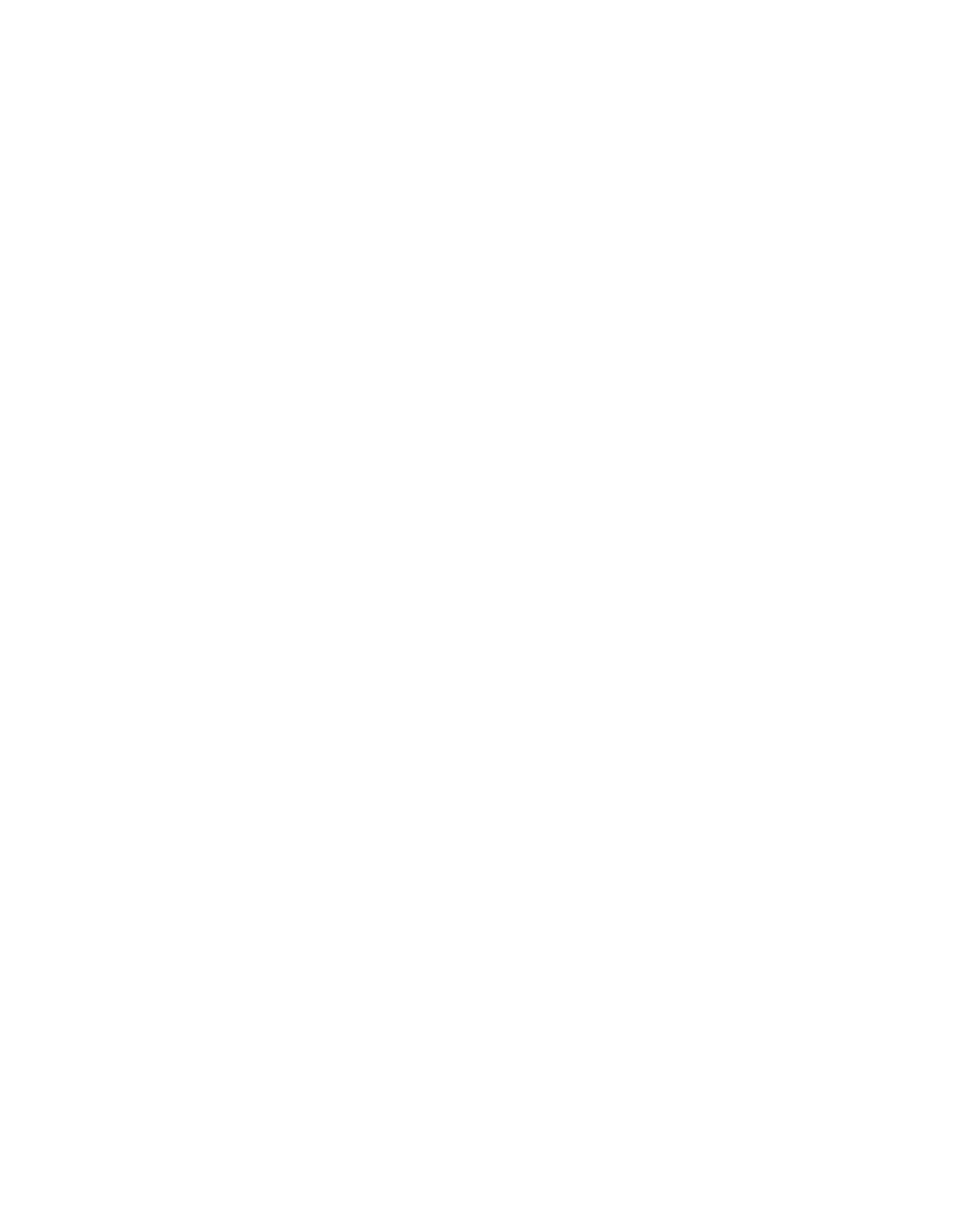# **TABLE OF CONTENTS**

| L           |           |                                                     |  |  |  |  |  |  |
|-------------|-----------|-----------------------------------------------------|--|--|--|--|--|--|
|             |           |                                                     |  |  |  |  |  |  |
|             | <b>B.</b> |                                                     |  |  |  |  |  |  |
|             | İ.        |                                                     |  |  |  |  |  |  |
|             | ii.       |                                                     |  |  |  |  |  |  |
|             | iii.      |                                                     |  |  |  |  |  |  |
|             |           |                                                     |  |  |  |  |  |  |
|             |           |                                                     |  |  |  |  |  |  |
| Ш.          |           |                                                     |  |  |  |  |  |  |
|             |           |                                                     |  |  |  |  |  |  |
|             | В.        |                                                     |  |  |  |  |  |  |
|             | İ.        |                                                     |  |  |  |  |  |  |
|             | ii.       |                                                     |  |  |  |  |  |  |
|             | iii.      |                                                     |  |  |  |  |  |  |
|             | iv.       |                                                     |  |  |  |  |  |  |
|             |           |                                                     |  |  |  |  |  |  |
|             |           |                                                     |  |  |  |  |  |  |
| Ш.          |           | COMPUTATION OF THE SPECIAL TAX REQUIREMENT 12       |  |  |  |  |  |  |
|             |           |                                                     |  |  |  |  |  |  |
|             | İ.        |                                                     |  |  |  |  |  |  |
|             | ii.       |                                                     |  |  |  |  |  |  |
|             | iii.      |                                                     |  |  |  |  |  |  |
|             | iv.       |                                                     |  |  |  |  |  |  |
|             | V.        |                                                     |  |  |  |  |  |  |
|             | vi.       |                                                     |  |  |  |  |  |  |
|             | vii.      |                                                     |  |  |  |  |  |  |
|             | viii.     |                                                     |  |  |  |  |  |  |
|             |           |                                                     |  |  |  |  |  |  |
| IV.         |           |                                                     |  |  |  |  |  |  |
|             |           |                                                     |  |  |  |  |  |  |
|             | В.        |                                                     |  |  |  |  |  |  |
|             |           |                                                     |  |  |  |  |  |  |
|             |           |                                                     |  |  |  |  |  |  |
|             | ii.       |                                                     |  |  |  |  |  |  |
|             |           |                                                     |  |  |  |  |  |  |
|             |           |                                                     |  |  |  |  |  |  |
| $V_{\cdot}$ |           |                                                     |  |  |  |  |  |  |
|             |           |                                                     |  |  |  |  |  |  |
|             |           |                                                     |  |  |  |  |  |  |
|             |           |                                                     |  |  |  |  |  |  |
|             |           |                                                     |  |  |  |  |  |  |
|             |           |                                                     |  |  |  |  |  |  |
|             |           | APPENDIX B: BOND ACCOUNTABILITY REPORT (SB 165) B-1 |  |  |  |  |  |  |
|             |           |                                                     |  |  |  |  |  |  |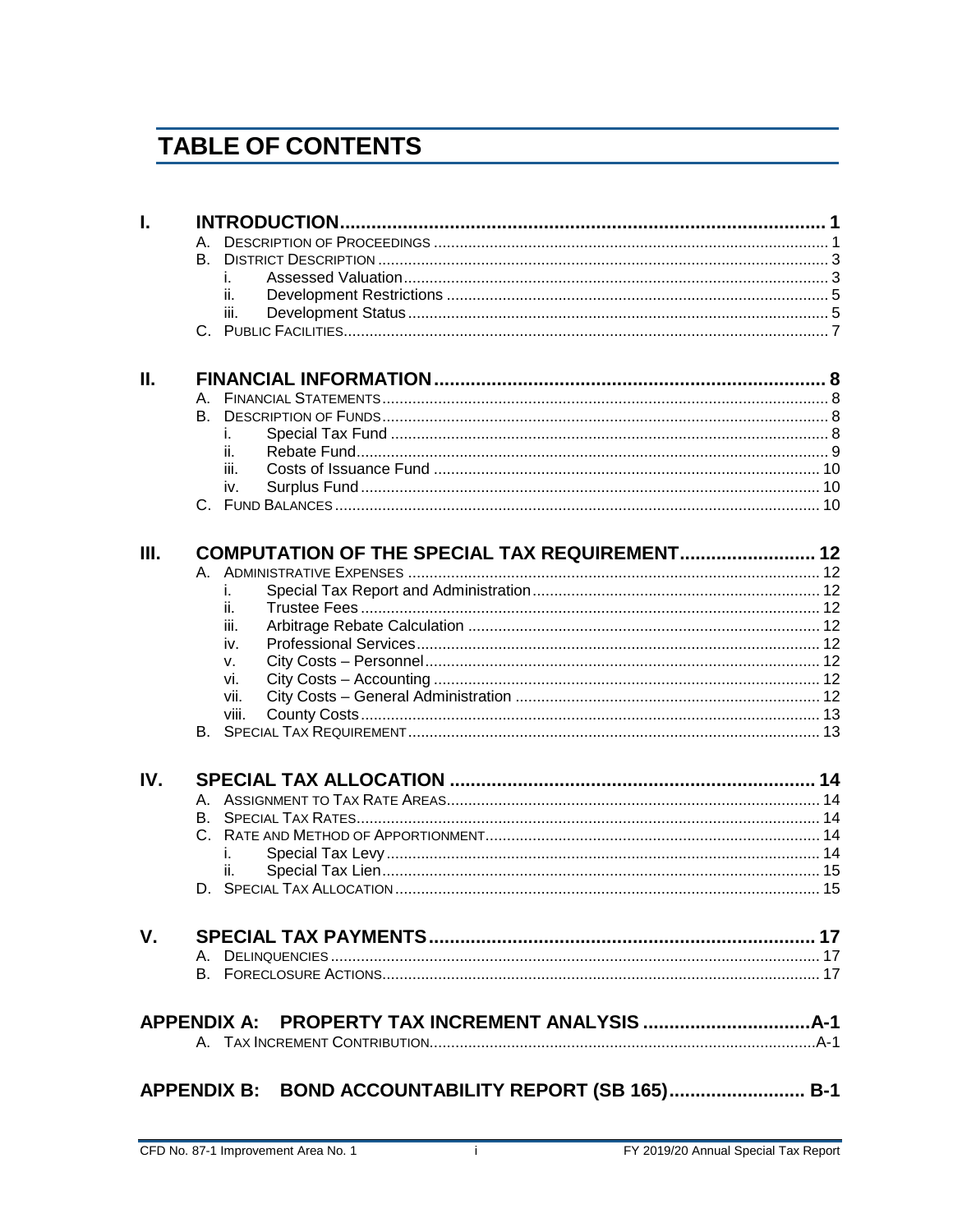## **TABLES**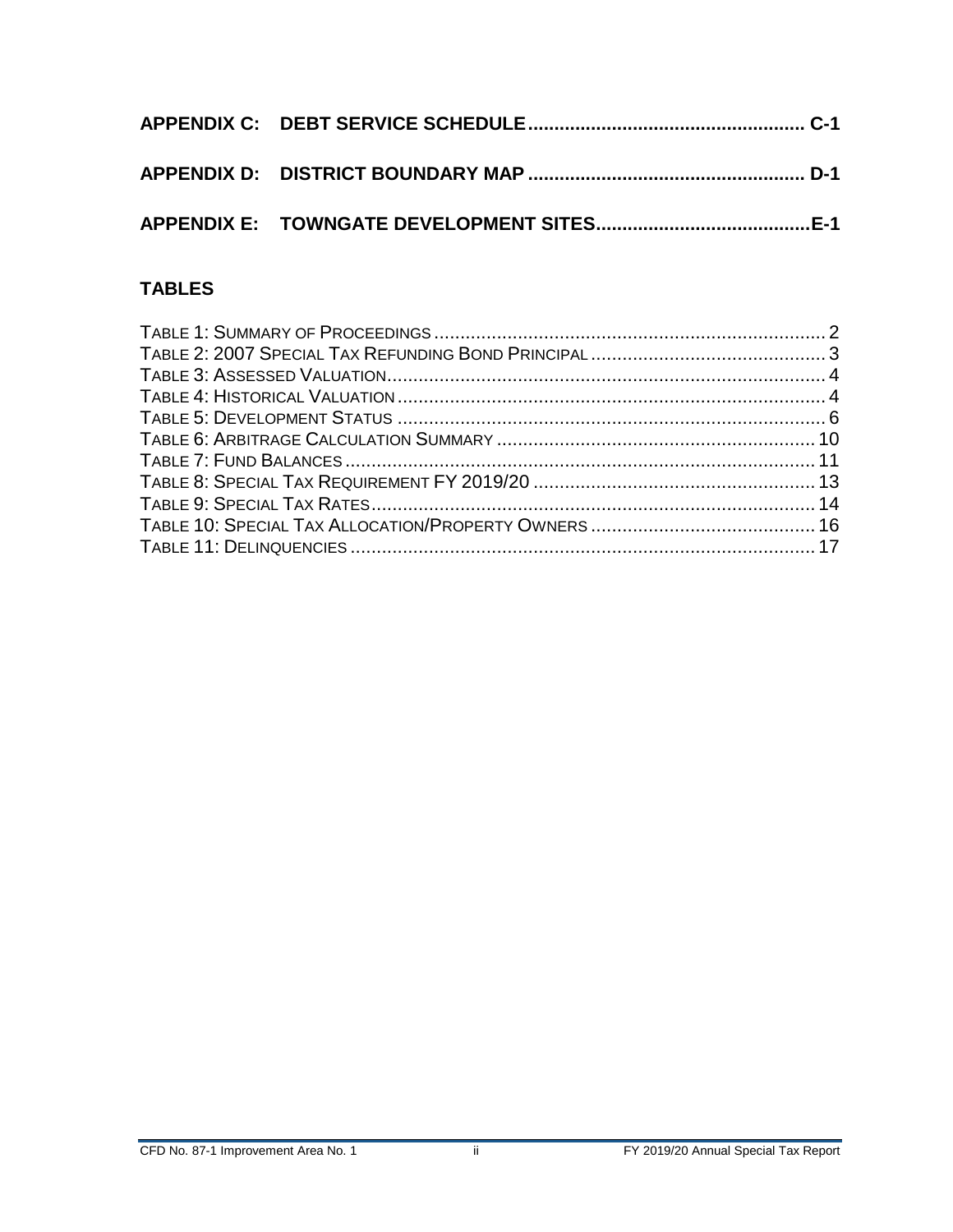# **LIST OF PARTICIPANTS**

#### **Community Facilities District No. 87-1 (Towngate), Improvement Area No. 1 2007 Special Tax Refunding Bonds**

#### **City Contacts Underwriter**

Marshall Eyerman **Raul Amezcua** Raul Amezcua Chief Financial Officer/City Treasurer E.J. De La Rosa & Co., Inc.\* 14177 Frederick Street **515 S. Figueroa Street, Suite 1800** P.O. Box 88005 **P.O. Box 88005** Los Angeles, CA 90071 Moreno Valley, CA 92552-0805 213.443.5202 951.413.3021 ramezcua@stifel.com marshalle@moval.org

Candace E. Cassel Special Districts Division Manager **David Strutter Control Control Control** Dave Davies 14177 Frederick Street Willdan Financial Services P.O. Box 88005 27368 Via Industria, Suite 200 Moreno Valley, CA 92552-0805 Moreno Valley, CA 92590 951.413.3480 951.587.3520 [candacec@moval.org](mailto:candacec@moval.org) ddavies@willdan.com

#### **Bond Counsel Trustee**

Mark Huebsch, Esq. Dania D. Samai Stradling Yocca Carlson & Rauth Wells Fargo Bank, N.A. 660 Newport Center Drive, Suite 1600 Corporate Trust Services Newport Beach, CA 92660 333 S. Grand Avenue, Fifth Floor,<br>949.725.4167 333 S. Grand Avenue, Fifth Floor, [mhuebsch@sycr.com](mailto:mhuebsch@sycr.com) **Los Angeles, CA 90071** 

Peter J. Ross Ross Financial 1736 Stockton Street, Suite 1 San Francisco, CA 94133 415.912.5612 [rossfinancial@smkc.com](mailto:rossfinancial@smkc.com)

\* Acquired by Stifel, Nicolaus & Company, Inc. in January 2014.

#### **Arbitrage Rebate Consultant**

Suite 5A, MAC E2064-05A 213.253.7516 **Financial Consultant** [dania.d.samai@wellsfargo.com](mailto:dania.d.samai@wellsfargo.com)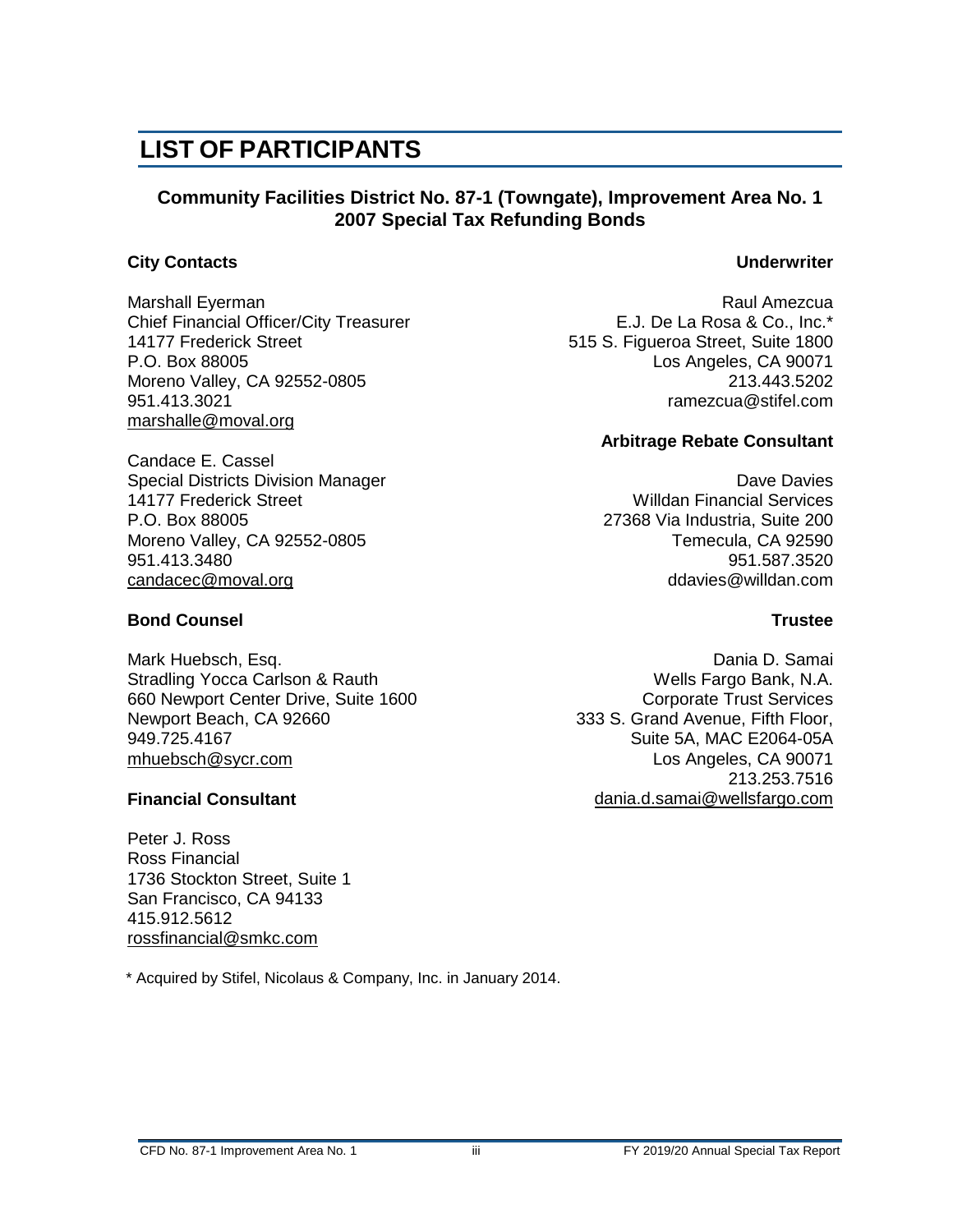# <span id="page-5-0"></span>**I. INTRODUCTION**

#### **A. DESCRIPTION OF PROCEEDINGS**

<span id="page-5-1"></span>The City of Moreno Valley, California ("City") is located in the western portion of Riverside County and is bordered by the cities of Riverside and Perris, Lake Perris, and March Air Reserve Base.

In 1992, the Community Facilities District No. 87-1 Improvement Area No.1 ("CFD No. 87-1 IA 1" or "District") was formed to finance the costs to construct, purchase, modify, expand, improve, and rehabilitate additional public facilities within CFD No. 87-1. The facilities included the acquisition, construction and/or installation of certain domestic water improvements, sewer improvements, traffic signals, freeway ramps, and land for a detention basin. For additional information, refer to the Annual Special Tax and Bond Accountability Report for CFD 87-1.

On March 23, 1993, the City Council, acting as the legislative body of the District, approved the issuance of \$5,000,000 of CFD No. 87-1 IA 1 Special Tax Bonds, which were issued on April 1, 1993.

On October 23, 2007, the City Council, acting as the legislative body of the District, approved issuance of the 2007 Towngate Special Tax Refunding Bonds for CFD No. 87-1 (Towngate) by adoption of Resolution No. 2007-119. On November 29, 2007, \$4,075,000 of Special Tax Refunding Bonds were issued for CFD No. 87-1 IA 1. The Bonds are special obligations of the District and are payable solely from revenues derived from certain annual special taxes levied on the taxable properties within CFD No. 87-1 IA 1.

In connection with development of the area, the former Community Redevelopment Agency ("Agency") entered into agreements concerning the provision of the public infrastructure improvements. Under a previous agreement with a private party, the Agency agreed to make available certain revenues, if any, as generated by Tax Increment (TI), which along with special taxes levied would fund the debt service payments. On October 23, 2007, the Agency Improvement Area Agreement was adopted which restates the agreement of the Agency to make payments to the District. Per the terms of the Agency Improvement Area Agreement, the Agency shall, during each bond year for so long as the 2007 Improvement Area Refunding Bonds are outstanding, annually determine TI and contribute such amounts payable to the District, which are allocated based upon the percentages set forth in the Rate and Method of Apportionment (RMA) of the District.

In June of 2011, the California State Legislature approved trailer bills AB 1x 26 and AB 1x 27 to dissolve redevelopment agencies. On January 10, 2012, the Moreno Valley City Council adopted Resolution No. 2012-04, designating the City of Moreno Valley as the Successor Agency to the Community Redevelopment Agency of Moreno Valley ("Successor Agency") to discharge the obligations of the Agency.

Following dissolution of the Agency, the Successor Agency is required to submit a Recognized Obligation Payment Schedule (ROPS) to the Countywide Oversight Board ("County Board") to fulfill the Agency's obligations, which is then ratified by the Department of Finance (DOF). The ROPS includes payment of available TI payable towards the CFD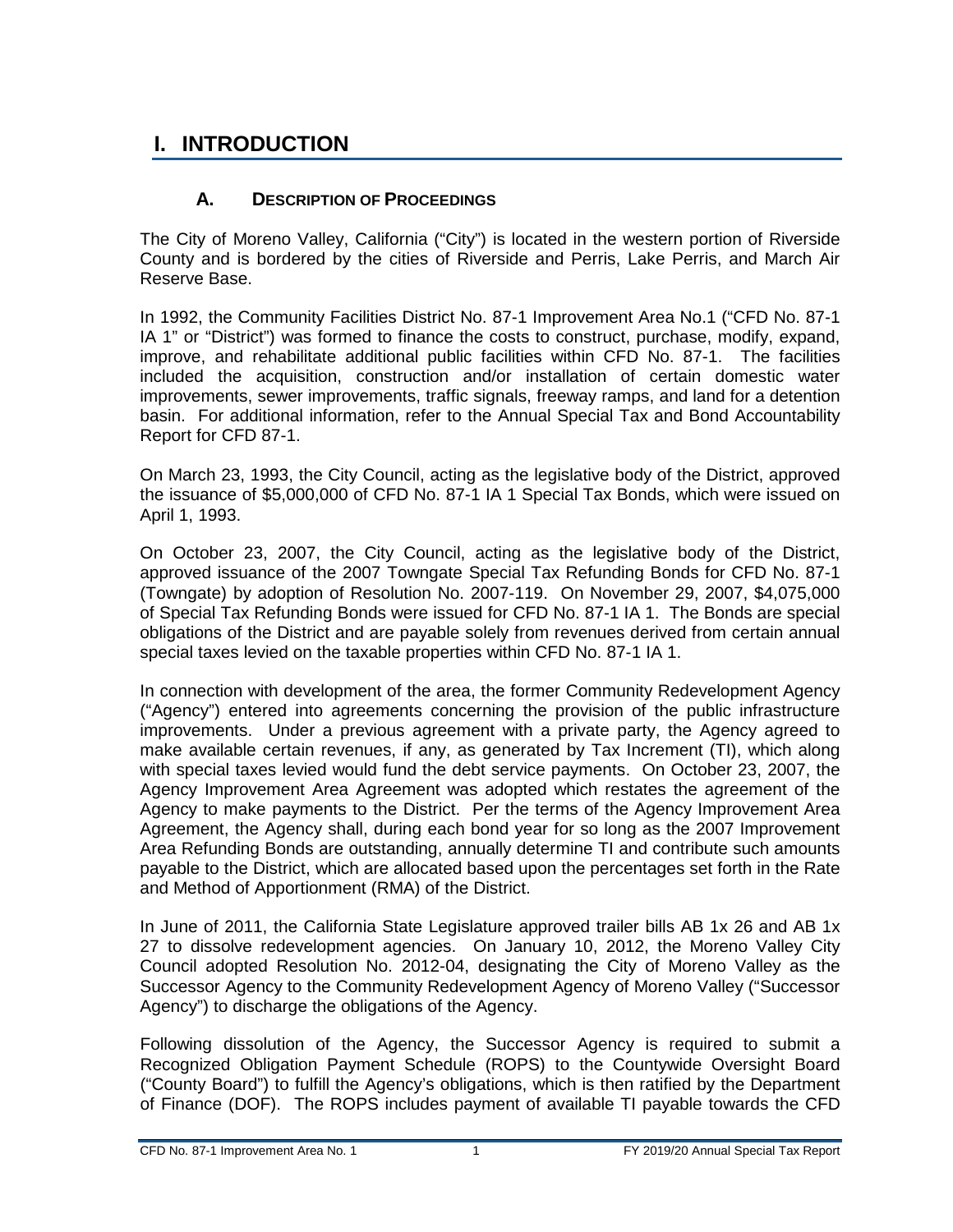No. 87-1 IA 1 special tax requirement. The County Board and DOF have approved the payment of TI for this purpose through June 2020. If future TI is unavailable, special taxes will be levied against the parcels in the District, at a rate sufficient to cover the special tax requirement, provided the special tax does not exceed the maximum special tax rate as authorized under the terms of the RMA.

For further information concerning the City, Agency, or supporting documents, reference is made to the Official Statement of the CFD No. 87-1 IA 1 Special Tax Refunding Bonds ("Bonds").

<span id="page-6-0"></span>

| <b>Number</b> | <b>Date</b>       |
|---------------|-------------------|
| 91-91         | June 25, 1991     |
| $92 - 119$    | November 17, 1992 |
| $93-16$       | March 23, 1993    |
| 2007-120      | October 23, 2007  |
|               |                   |

#### **Table 1: Summary of Proceedings**

| <b>CFD 87-1, Improvement Area No. 1 Bonds</b> |                   |  |  |  |  |
|-----------------------------------------------|-------------------|--|--|--|--|
| Date of Bond Issue (Dated Date)               | November 29, 2007 |  |  |  |  |
| Date of Bond Maturity                         | October 1, 2023   |  |  |  |  |
| Amount of Bond Issue                          | \$4,075,000       |  |  |  |  |
| <b>Bond Rating</b>                            | Not Rated         |  |  |  |  |
|                                               |                   |  |  |  |  |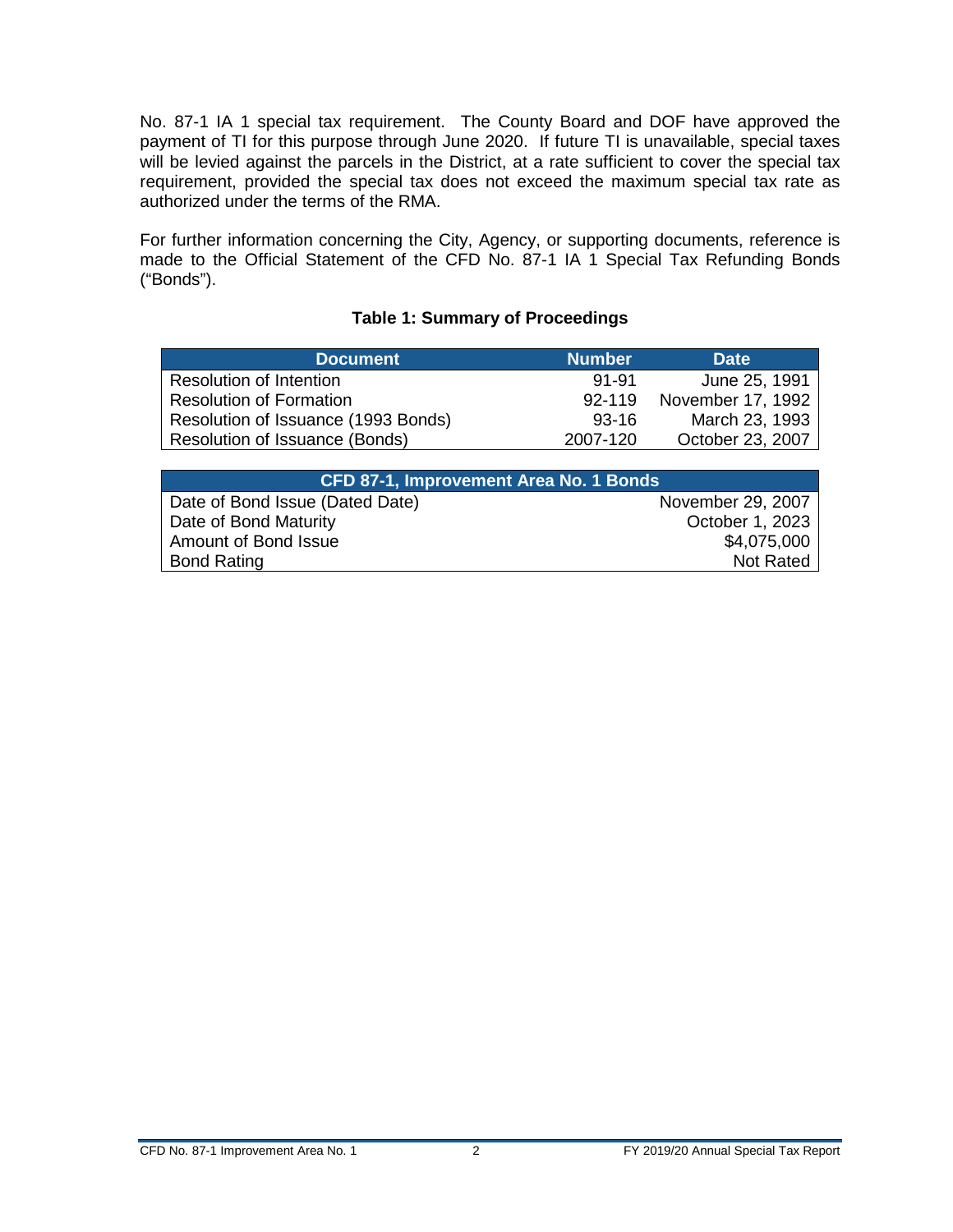<span id="page-7-2"></span>

| Year | <b>CUSIP*</b> | <b>Principal</b> | Year | <b>CUSIP*</b> | <b>Principal</b> |
|------|---------------|------------------|------|---------------|------------------|
| 2008 | 616865 DM0    | \$220,000        | 2016 | 616865 DV0    | \$250,000        |
| 2009 | 616865 DN8    | 190,000          | 2017 | 616865 DW8    | 260,000          |
| 2010 | 616865 DP3    | 195,000          | 2018 | 616865 DX6    | 275,000          |
| 2011 | 616865 DQ1    | 205,000          | 2019 | 616865 DY4    | 290,000          |
| 2012 | 616865 DR9    | 210,000          | 2020 | 616865 DZ1    | 300,000          |
| 2013 | 616865 DS7    | 220,000          | 2021 | 616865 EA5    | 315,000          |
| 2014 | 616865 DT5    | 230,000          | 2022 | 616865 EB3    | 330,000          |
| 2015 | 616865 DU2    | 240,000          | 2023 | 616865 EC1    | 345,000          |

#### **Table 2: 2007 Special Tax Refunding Bond Principal**

\* Committee on Uniform Security Identification Procedures (CUSIP)

The principal amount outstanding for the Bonds following the October 1, 2018 debt service payment is \$1,580,000. For a complete principal payment schedule, please refer to Appendix C: Debt Service Schedule.

#### **B. DISTRICT DESCRIPTION**

<span id="page-7-0"></span>CFD No. 87-1 IA 1 is located within the boundaries of the Towngate development and consists of the following areas: 1) Moreno Valley Mall, 2) Towngate Promenade, and 3) Towngate Square.

The District encompasses a portion of the Towngate development and currently consists of approximately 143.41 net taxable acres located in the City, as identified in the Riverside County Assessor Parcel Maps. The land encompasses Lots 2, 4, and 7 of Tract Map No. 22049, as recorded in Map Book 177, Pages 1 through 8, of Riverside County, California. Subsequently, Lot 2 was subdivided into Parcels 1 through 6 of Tract Map No. 27143, and Lot 4 was subdivided into Parcels 1 through 5 of Tract Map No. 27398. Lot 7 (Tract Map No. 22049) was subdivided into two parcels.

In accordance with the RMA, the 143.41 net taxable acres of land are divided into two Tax Rate Areas for the purposes of calculating and applying the special taxes. Tax Rate Area 1 includes all property located on Lot 2 of Tract Map No. 22049, as subdivided and consists of approximately 80.15 net taxable acres. Tax Rate Area 2 includes all property located on Lots 4 and 7 of Tract Map No. 22049, as subdivided. With the subdivision of Lot 7, which includes the designation of the fire station site within Lot 7, the Tax Rate Area 2 assessable acres were reduced by 1.25 acres, resulting in a change from approximately 64.55 to 63.30 net taxable acres. Additional development on multiple parcels has adjusted taxable acreage within the District, reducing the assessable acres for Tax Rate Area 2 by 0.04 acres, from 63.30 net taxable acres to 63.26 net taxable acres.

#### **i. ASSESSED VALUATION**

<span id="page-7-1"></span>The following tables set forth the most recent assessed and historical assessed values for taxable property within the District.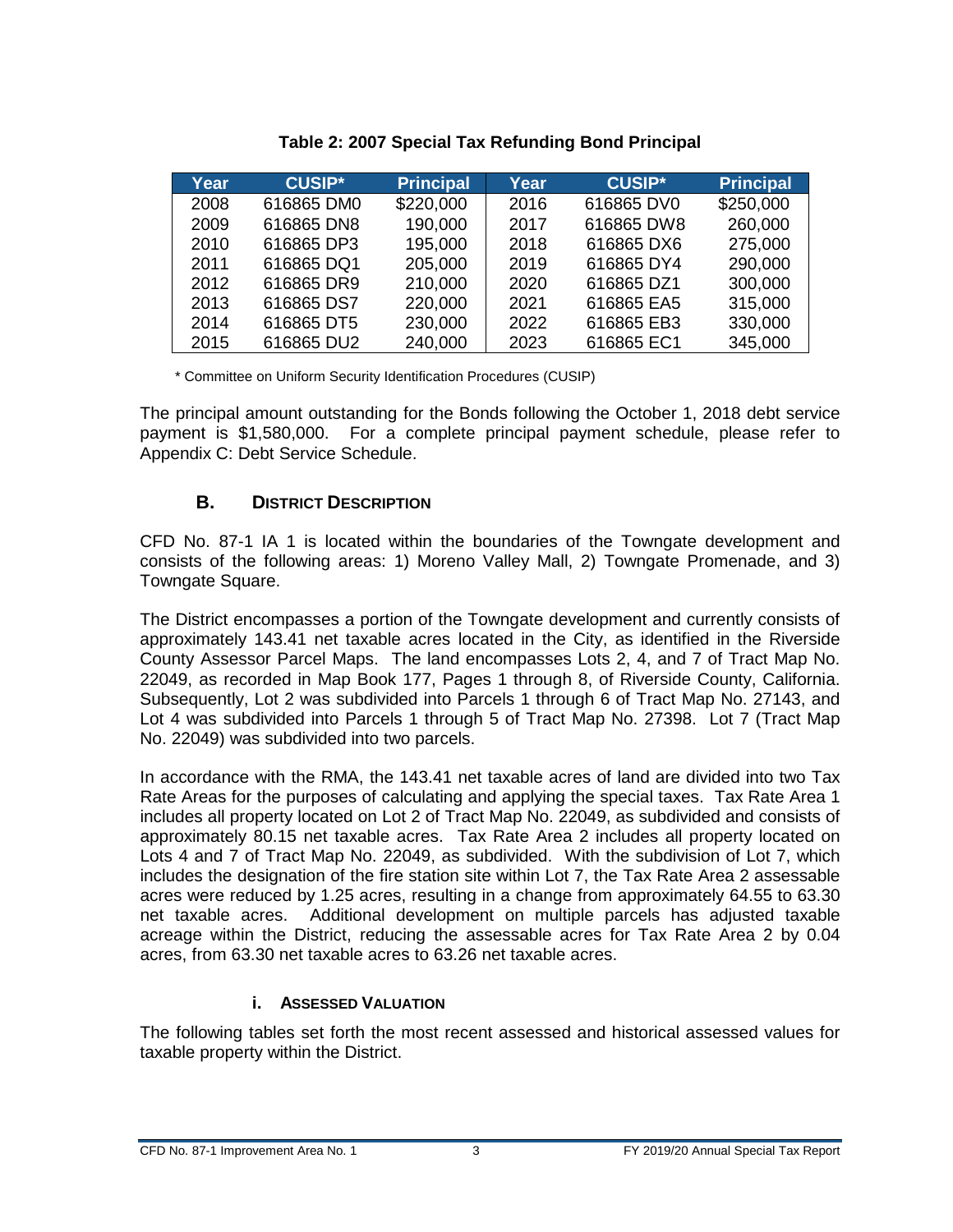#### **Table 3: Assessed Valuation**

<span id="page-8-0"></span>

|                           |                                   |                          |              | 2019/20           |              | 2019/20                |                       |
|---------------------------|-----------------------------------|--------------------------|--------------|-------------------|--------------|------------------------|-----------------------|
| <b>Current Assessor's</b> |                                   | Development Taxable      |              | Assessed          |              | Assessed               | <b>Total 2019/20</b>  |
| <b>Parcel Number</b>      | <b>Property Owner</b>             | <b>Status</b>            | <b>Acres</b> | <b>Land Value</b> |              | <b>Structure Value</b> | <b>Assessed Value</b> |
| 291-110-032               | <b>MORENO VALLEY MALL HOLDING</b> | Developed                | $31.09$ \$   | 13,207,800        | $\mathbf{s}$ | 52,601,508             | \$<br>65,809,308      |
| 291-110-033               | <b>MORENO VALLEY MALL HOLDING</b> | Developed                | 7.43         | 3,716,555         |              | 8,916,984              | 12,633,539            |
| 291-110-034               | <b>EL CORTE INGLES</b>            | Developed                | 9.58         | 6,880,341         |              | 11,660,786             | 18,541,127            |
| 291-110-035               | <b>SERITAGE SRC FINANCE</b>       | Developed                | 10.51        | 4,855,026         |              | 8,675,375              | 13,530,401            |
| 291-110-036               | <b>J C PENNEY PROP INC</b>        | Developed                | 10.13        | 7,332,504         |              | 12,662,144             | 19,994,648            |
| 291-110-037               | <b>MACYS CALIF INC</b>            | Developed                | 11.41        | 5,498,103         |              | 10,121,514             | 15,619,617            |
| Tax Rate Area 1 (59%)     |                                   |                          | 80.15 \$     | 41,490,329        | \$           | 104,638,311 \$         | 146,128,640           |
|                           |                                   |                          |              |                   |              |                        |                       |
| 291-110-039               | <b>COSTCO WHOLESALE CORP</b>      | Developed                | 12.69 \$     | 6,216,703         | - \$         | 10,386,976 \$          | 16,603,679            |
| 291-110-040               | <b>NEAL T BAKER ENTERPRISES</b>   | Developed                | 0.79         | 903,008           |              | 689,560                | 1,592,568             |
| 291-110-041               | <b>CFT DEV</b>                    | Developed                | 0.79         | 1,018,759         |              | 1,050,595              | 2,069,354             |
| 291-650-001               | <b>LEW LA FAYETTE PROP</b>        | Developed                | 1.50         | 1,076,936         |              | 2,131,897              | 3,208,833             |
| 291-650-002               | <b>WINCO FOODS</b>                | Developed                | 10.94        | 5,267,791         |              | 3,739,702              | 9,007,493             |
| 291-650-003               | <b>QUICK QUACK DEV II</b>         | Developed                | 0.94         | 908,820           |              | 51,796                 | 960,616               |
| 291-650-004               | <b>GATEWAY CO</b>                 | Undeveloped <sup>1</sup> | 1.96         | 74,674            |              | 24,049                 | 98,723                |
| 291-650-005               | <b>GATEWAY CO</b>                 | Undeveloped <sup>1</sup> | 1.95         | 74,296            |              | 61,849                 | 136,145               |
| 291-650-006               | <b>GATEWAY CO</b>                 | Undeveloped <sup>1</sup> | 1.90         | 72,386            |              | 84,192                 | 156,578               |
| 291-650-007               | <b>GATEWAY CO</b>                 | Undeveloped <sup>1</sup> | 1.56         | 59,431            |              | 166,508                | 225,939               |
| 291-650-033               | <b>MV MMP INC</b>                 | Developed                | 2.31         | 1,675,019         |              |                        | 1,675,019             |
| 291-650-034               | <b>GATEWAY CO</b>                 | Undeveloped <sup>1</sup> | 1.74         | 66,292            |              | 35,645                 | 101,937               |
| 291-650-018               | <b>SDG INV</b>                    | Developed                | 1.05         | 582,862           |              | 1,573,971              | 2,156,833             |
| 291-650-020               | <b>GATEWAY CO</b>                 | Undeveloped <sup>1</sup> | 1.29         | 49,144            |              | 132,252                | 181,396               |
| 291-650-021               | <b>GRADY</b>                      | Developed                | 1.42         | 1,248,850         |              | 2,820,205              | 4,069,055             |
|                           |                                   |                          |              |                   |              |                        |                       |
| 291-660-001               | <b>GATEWAY CO</b>                 | Developed                | 1.15         | 27,988            |              | 2,696,344              | 2,724,332             |
| 291-660-002               | <b>GATEWAY CO</b>                 | Developed                | 1.23         | 1,180,959         |              | 2,202,451              | 3,383,410             |
| 291-660-003               | <b>MAXEXO</b>                     | Developed                | 1.13         | 734,073           |              | 1,494,014              | 2,228,087             |
| 291-660-004               | <b>GALA DEV PARTNERS</b>          | Undeveloped <sup>1</sup> | 1.13         | 1,072,272         |              | 105,210                | 1,177,482             |
| 291-660-028               | <b>AYRES MORENO VALLEY</b>        | Developed                | 2.76         | 2,665,662         |              | 6,296,588              | 8,962,250             |
| 291-660-029               | <b>BRE POLYGON PROP OWNER</b>     | Developed                | 2.39         | 2,262,521         |              | 11,312,608             | 13,575,129            |
| 291-660-033               | <b>GATEWAY CO</b>                 | Undeveloped <sup>1</sup> | 1.04         | 6,266             |              | 88,266                 | 94,532                |
| 291-660-034               | <b>GATEWAY CO</b>                 | Developed                | 1.18         | 63,921            |              | 2,570,754              | 2,634,675             |
| 291-660-035               | LIU                               | Developed                | 3.80         | 2,675,161         |              | 12,623,793             | 15,298,954            |
| 291-660-040               | <b>GATEWAY CO</b>                 | Developed                | 1.53         | 175,777           |              | 1,629,393              | 1,805,170             |
| 291-660-042               | <b>GATEWAY CO</b>                 | Developed                | 1.40         | 161,248           |              | 3,030,895              | 3, 192, 143           |
| 291-660-043               | <b>GATEWAY CO</b>                 | Developed                | 1.69         | 262,515           |              | 4,208,283              | 4,470,798             |
| Tax Rate Area 2 (41%)     |                                   |                          | 63.26 \$     | 30,583,334        | \$           | 71,207,796 \$          | 101,791,130           |
| Total                     |                                   |                          | $143.41$ \$  | 72.073.663        | \$           | 175,846,107 \$         | 247.919.770           |

<sup>1</sup>APNs which are Undeveloped, but have constructed certain parcel improvements.

<span id="page-8-1"></span>Source: Assessed Values - Riverside County Property Tax Roll Information - February 2019.

| <b>Fiscal Year</b>                                                                        |    | Asse ssed<br><b>Land Value</b> |    | Asse ssed<br><b>Structure Value</b> |    | <b>Total Assessed</b><br><b>Value</b> |
|-------------------------------------------------------------------------------------------|----|--------------------------------|----|-------------------------------------|----|---------------------------------------|
| 2008/09                                                                                   | \$ | 49,658,066                     | \$ | 119,626,299                         | \$ | 169,284,365                           |
| 2009/10                                                                                   |    | 51,913,693                     |    | 96,860,165                          |    | 148,773,858                           |
| 2010/11                                                                                   |    | 51,854,257                     |    | 94,677,262                          |    | 146,531,519                           |
| 2011/12                                                                                   |    | 58,250,315                     |    | 140,737,773                         |    | 198,988,088                           |
| 2012/13                                                                                   |    | 51,345,293                     |    | 117,660,193                         |    | 169,005,486                           |
| 2013/14                                                                                   |    | 51,200,424                     |    | 94,449,473                          |    | 145,649,897                           |
| 2014/15                                                                                   |    | 62,617,226                     |    | 140,392,833                         |    | 203,010,059                           |
| 2015/16                                                                                   |    | 61,606,906                     |    | 145,370,646                         |    | 206,977,552                           |
| 2016/17                                                                                   |    | 64,289,130                     |    | 152,917,477                         |    | 217,206,607                           |
| 2017/18                                                                                   |    | 66,379,412                     |    | 158,765,071                         |    | 225, 144, 483                         |
| 2018/19                                                                                   |    | 68,213,684                     |    | 166,299,742                         |    | 234,513,426                           |
| 2019/20                                                                                   |    | 72,073,663                     |    | 175,846,107                         |    | 247,919,770                           |
| Source: Assessed Values - Riverside County Property Tax Roll Information - February 2019. |    |                                |    |                                     |    |                                       |

### **Table 4: Historical Valuation**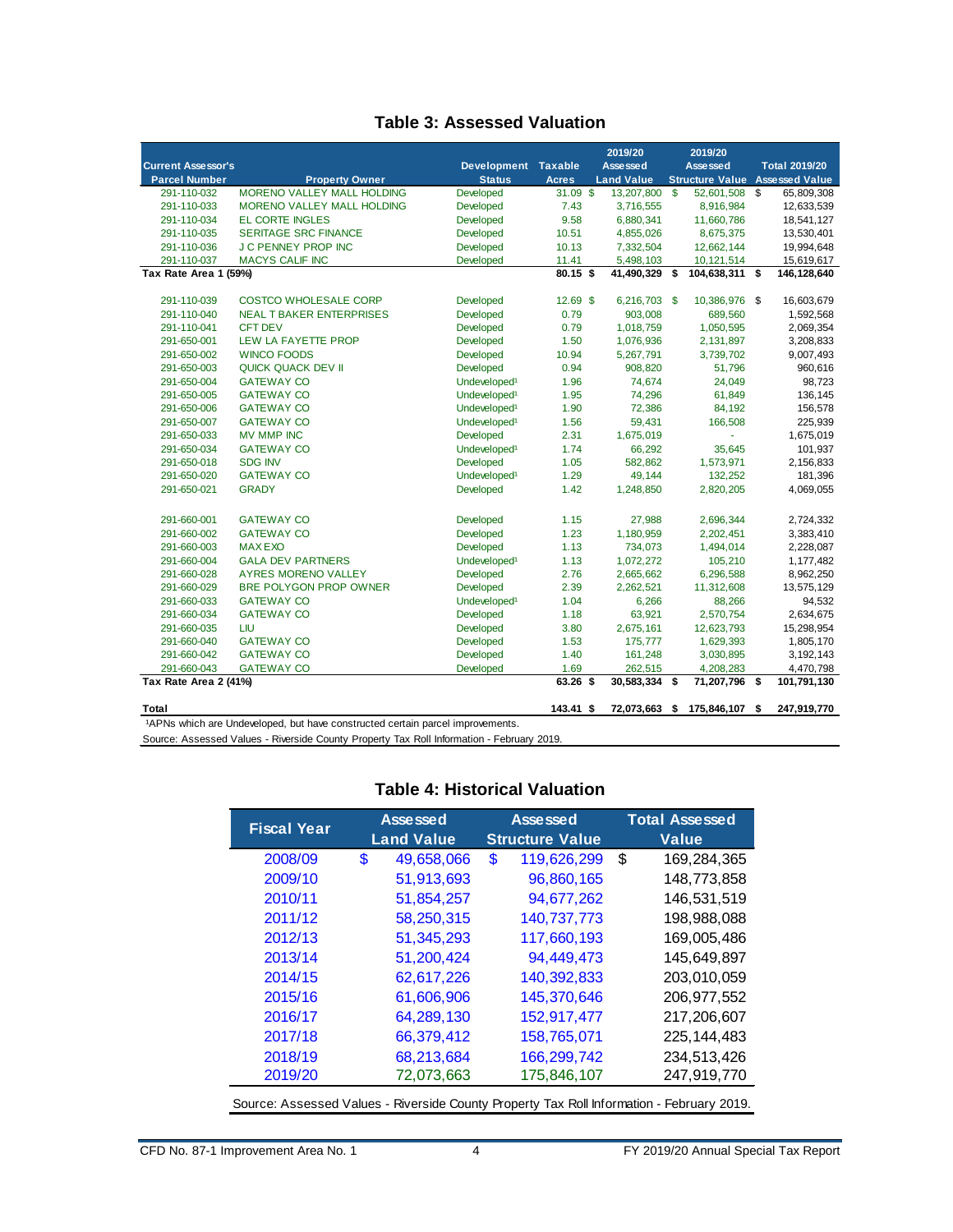#### **ii. DEVELOPMENT RESTRICTIONS**

<span id="page-9-0"></span>As of the date of this report, there have been no significant amendments to land use entitlements for property in the District or significant legislative, administrative, or judicial challenges to construction or development in the District or to the use of any parcels known to the City.

#### **iii. DEVELOPMENT STATUS**

<span id="page-9-1"></span>The following table sets forth a summary of the building permits (BP) and certificates of occupancy (CofO) issued for parcels subject to the special tax for fiscal year (FY) 2018/19 through March 2019.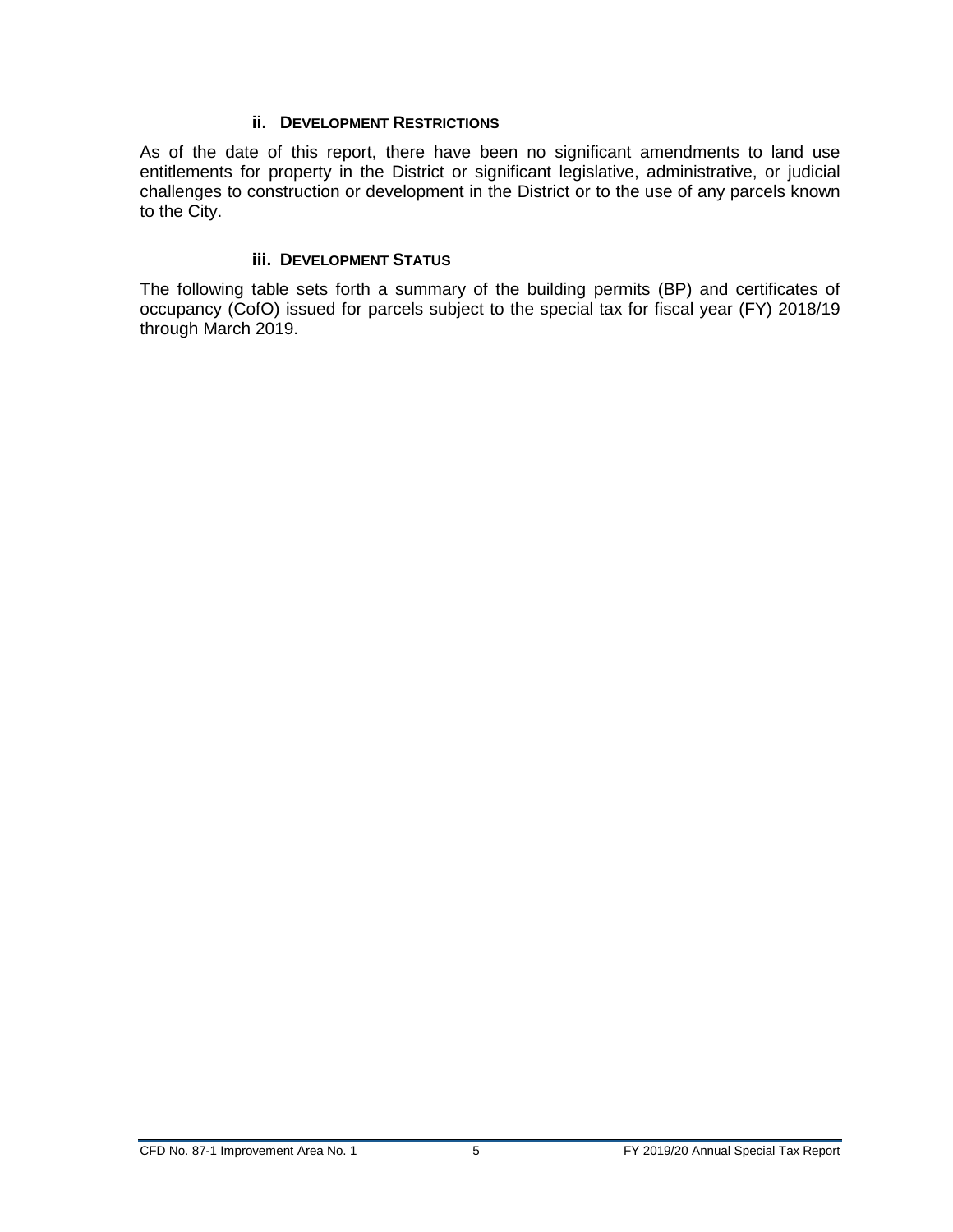#### **Table 5: Development Status**

<span id="page-10-0"></span>

| <b>APN</b>             | Permit Date <sup>1</sup>          | <b>Permit Description</b>                                                                                                                                                                                                                                                                                                                                                                                                                                                                         |
|------------------------|-----------------------------------|---------------------------------------------------------------------------------------------------------------------------------------------------------------------------------------------------------------------------------------------------------------------------------------------------------------------------------------------------------------------------------------------------------------------------------------------------------------------------------------------------|
| 291110032 <sup>2</sup> | 09/21/2018                        | TI / CofO For: "Torrid" Space 1147 (1st Floor) Moreno Valley Mall - Interior Tenant<br>Improvement for Retail Clothing Store - new interior partitions, fitting room<br>complex/accessories, lighting, merchandise fixtures, drinking fountain, accessories to<br>existing restroom, modified circuitry to existing electrical panel as required, modified<br>distribution ductwork to existing HVAC as required, concealed Sensormatic security system<br>on existing storefront and entry doors |
|                        | 291110032 <sup>2</sup> 12/11/2018 | TI / COFO - "Break Out Escape Room" Suite 2084 (Moreno Valley Mall - 2nd Floor) Total<br>3,393 SF Includes: Construction of All New Interior Walls, New Doors, New Ceiling Metal and<br>Wood Grids, New Electrical Lighting and Interior Finishes (Combining Suites 2081, 2087 and<br>2084 Into One Suite)                                                                                                                                                                                        |
| 291110032 <sup>2</sup> | 10/24/2018                        | Moreno Valley Mall Amended Freeway sign                                                                                                                                                                                                                                                                                                                                                                                                                                                           |
| 291110032 <sup>2</sup> | 06/25/2018                        | CofO - Ashika Shoes in 1684sf of tenant space in suite # 1072 - no changes                                                                                                                                                                                                                                                                                                                                                                                                                        |
| 291110032 <sup>2</sup> | 06/26/2018                        | CofO for: Tobacco & Gifts" Space 2106 (No Changes) Total 1,617 SF - Moreno Valley Mall<br>2nd Floor                                                                                                                                                                                                                                                                                                                                                                                               |
| 291110032 <sup>2</sup> | 07/16/2018                        | CofO - Champions Barbershop in Suite 2063 of 2101 sf of tenant space - no changes                                                                                                                                                                                                                                                                                                                                                                                                                 |
| 291110032 <sup>2</sup> | 07/05/2018                        | CofO Duke'Z Mens Store 3380 SF retail clothing store                                                                                                                                                                                                                                                                                                                                                                                                                                              |
| 291110032 <sup>2</sup> | 08/24/2018                        | CofO For: " Sam and Kaiman, Inc. dba La Michoacana Ice Cream" Moreno Valley Mall 2nd<br>Floor Space No. 2093 - Total 668 SF - Includes The Removal of Existing Front Counter Case<br>and Replacement                                                                                                                                                                                                                                                                                              |
| 291110032 <sup>2</sup> | 08/22/2018                        | CofO and Business Change of Ownership for: "New Rue 21 LLC" Space# 1076 (no<br>interior/exterior changes) Total 6,467 SF                                                                                                                                                                                                                                                                                                                                                                          |
| 291110032 <sup>2</sup> | 01/17/2019                        | CofO (owner change only) for Moreno Valley Mall, LLC ste #1206;<br>(2689 s.f.)                                                                                                                                                                                                                                                                                                                                                                                                                    |
| 291110032 <sup>2</sup> | 03/25/2019                        | CofO For: "Sweet Sweet Delight" Space No. 2120 (Candy Store) - Moreno Valley Mall 2nd<br>Floor - Total 460 SF (no interior/exterior changes)                                                                                                                                                                                                                                                                                                                                                      |
| 291110032 <sup>2</sup> | 02/11/2019                        | CofO for "Emlo Development Consulting" (office) - Ste 2090 - no changes                                                                                                                                                                                                                                                                                                                                                                                                                           |
| 291110032 <sup>2</sup> | 02/27/2019                        | CofO For: "Melba By Nabiyeva" Moreno Valley Mall Retail Clothing Store, Suite 2214 (2nd<br>Floor) Total 1,020 SF - Includes Removal of (1) Non-Load Bearing Pony Wall, Cap off<br>Plumbing for Previous Hair Sinks, and (1) New 5' 9" Partition Wall; 03/11/2019 Revised -<br>Pony Wall to Remain.                                                                                                                                                                                                |
| 291110034              | 03/25/2019                        | Phase 1 Interior Demo (Old Gottschalks Store - Moreno Valley Mall) Includes: demo of non<br>load bearing walls, ceilings, non emergency lighting, doors, restrooms, kitchen and flooring<br>for future Phase 2 tenant improvement - Total 152,912 SF                                                                                                                                                                                                                                              |
| 291110039              | 03/04/2019                        | Costco - Install New Hearing Aid Booth, Run Power and Condensate Line to Booth and<br>Casework and Finish Upgrades                                                                                                                                                                                                                                                                                                                                                                                |
| 291650002              | 12/26/2018                        | TI - "WINCO" Includes: Replace Existing Seafood and Combination Oven, Replace Epoxy<br>Flooring, Replace Service Seafood Case and Adding (3) New Reach-In Doors to Service Deli<br>Cooler                                                                                                                                                                                                                                                                                                         |
| 291650003              | 08/27/2018                        | CofO: New Tunnel 3509sf Car Wash Facility with staff and vacuum parking spaces; 364 SF<br>canopy at entry lanes & 2,136 SF canopy at vacuum parking (Trash Enclosure Under<br>Separate Permit)                                                                                                                                                                                                                                                                                                    |
| 291650021              | 11/06/2018                        | TI / CofO - Burger IM - 1085 s.f. for new restaurant - new restroom, kitchen w/ hood, walk-in<br>cooler/freezer, small dining room - SCE Customer **inspections from 12/4/18 on are new<br>contractor**                                                                                                                                                                                                                                                                                           |
| 291650033              | 09/21/2018                        | Fairfield Inn and Suites - (5) Channel Letter Illuminated Building Wall Signs and (1)12" Pin<br>Mounted Letter Set on Existing Column                                                                                                                                                                                                                                                                                                                                                             |
| 291660028              | 02/06/2019                        | CofO For: "Ayres Hotel" (originally under B0703376) Created For: Sub Leases Purposes<br>Only                                                                                                                                                                                                                                                                                                                                                                                                      |
| 291660034              | 12/18/2018                        | TI / CofO - Red Wing in Suite B of 1375sf of tenant space (racking on separate permit)                                                                                                                                                                                                                                                                                                                                                                                                            |

291660034 12/18/2018 | Π / CofO - Red Wing in Suite B of 1375sf of tenant space (racking on separate permit)<br><sup>1</sup> Permit Date represents date the permit for certificate of occupancy or tenant improvement was issued, not th

the final inspection<br><sup>2</sup> 291110032 is the Mall's common area and includes smaller (non-anchor) businesses.

Source: ACP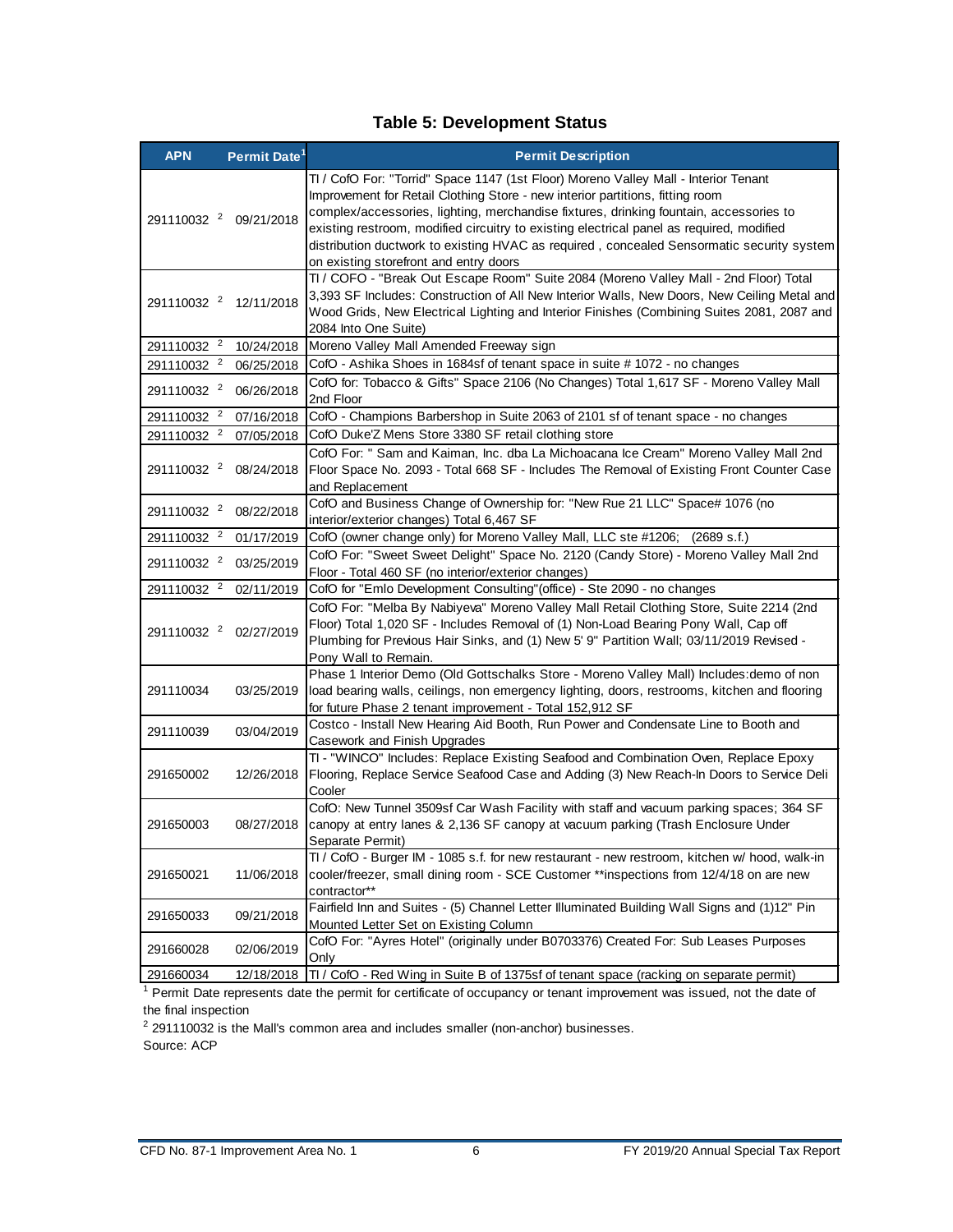#### **C. PUBLIC FACILITIES**

<span id="page-11-0"></span>The original Bond proceeds for the District were used to acquire the following public facilities: detention basin land acquisition, Lot 2 transmission and distribution site, Towngate Circle and Dracaea Avenue sewer, traffic signals, modification of the eastbound off ramp at Day Street and State Highway 60, and modification of the westbound off ramp at Frederick Street and Pigeon Pass Road, and all necessary appurtenances and appurtenant work.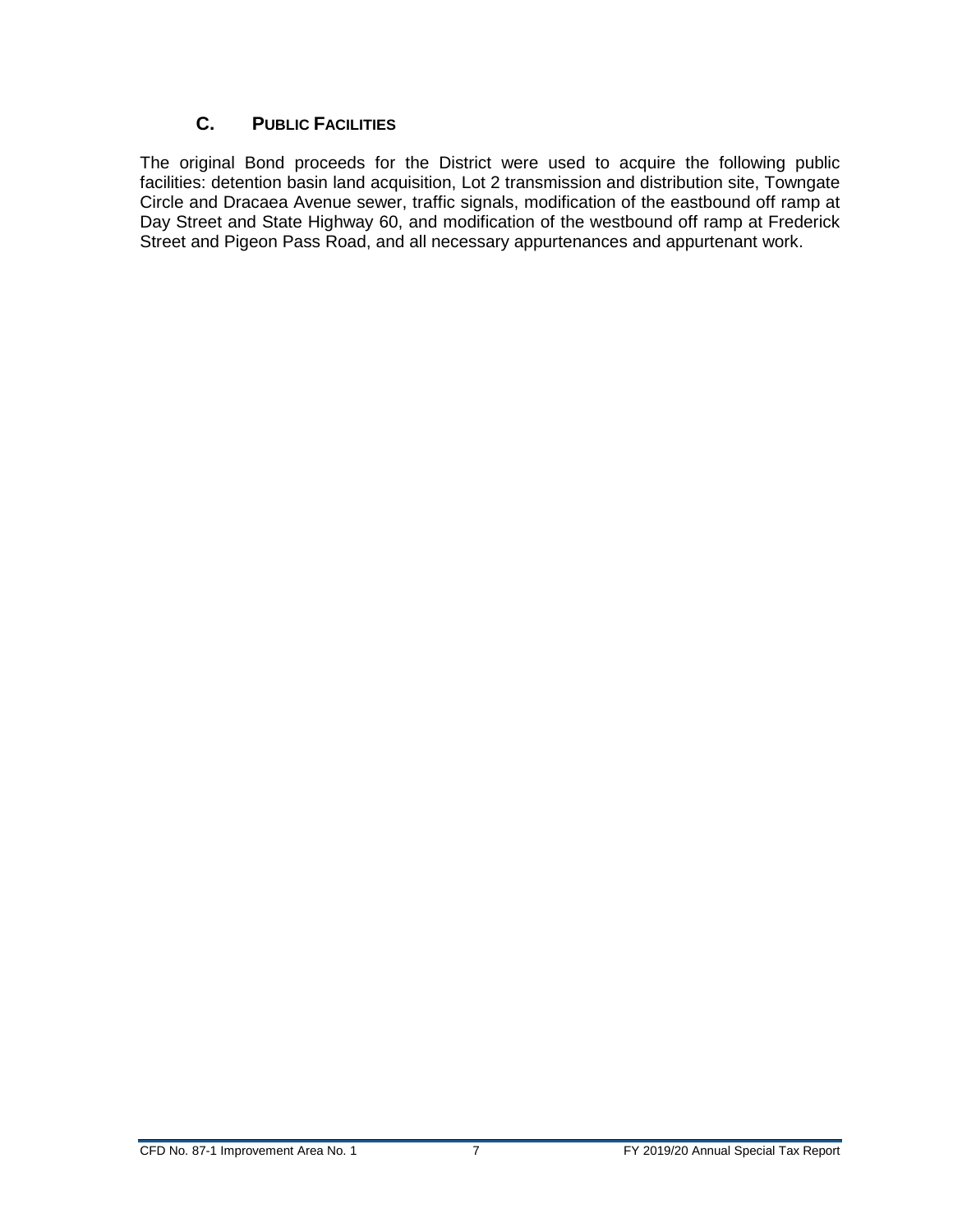# <span id="page-12-1"></span><span id="page-12-0"></span>**II. FINANCIAL INFORMATION**

#### **A. FINANCIAL STATEMENTS**

The City's audited financial statements for the period ending June 30, 2019 will be filed separately with the Electronic Municipal Market Access (EMMA) service provided by the Municipal Securities Rulemaking Board [\(www.emma.msrb.org\)](http://www.emma.msrb.org/) and are hereby incorporated by reference into this report. The audited financial statements will also be available through the City's Financial & Management Services Department and available for review on the City's website at [www.moval.org.](http://www.moval.org/) The City's audited financial statements are provided solely to comply with the Continuing Disclosure Agreement. No funds or assets of the City have been pledged or are required to be allocated for the payment of debt service on the Bonds.

#### **B. DESCRIPTION OF FUNDS**

<span id="page-12-3"></span><span id="page-12-2"></span>The Bond Indenture (Article III) requires the Trustee to establish and maintain the following funds and accounts.

#### **i. SPECIAL TAX FUND**

The Trustee shall transfer available monies from the Special Tax Fund in accordance with the Bond Indenture (Section 3.2).

#### **a) Administrative Expense Account**

The Trustee, in accordance with the Bond Indenture (Section 3.3), shall not less than annually, transfer payment of funds to the Administrative Expense Account.

#### **b) Principal and Interest Accounts**

The principal and interest due on the Bonds until maturity shall be paid by the Trustee from the Principal and Interest Accounts. In accordance with the Bond Indenture (Section 3.4), the Trustee shall transfer the payment of principal prior to each October 1 and interest prior to each April and October 1. Payment shall be applied first to the Interest Account, then to the Principal Account from the Special Tax Funds. If the amounts in the Special Tax Fund are inadequate, any deficiency shall be made up by the Reserve Account.

The payment of interest, as set forth in the Bond Indenture (Section 3.4[a]), shall equal the amount of interest due on the Bonds as of the interest payment date and include any amount of prior unpaid interest.

The payment of principal, as set forth in the Bond Indenture (Section 3.4[b]), shall equal the amount of the principal payment due on October 1 and any unpaid principal amount due from the previous October 1.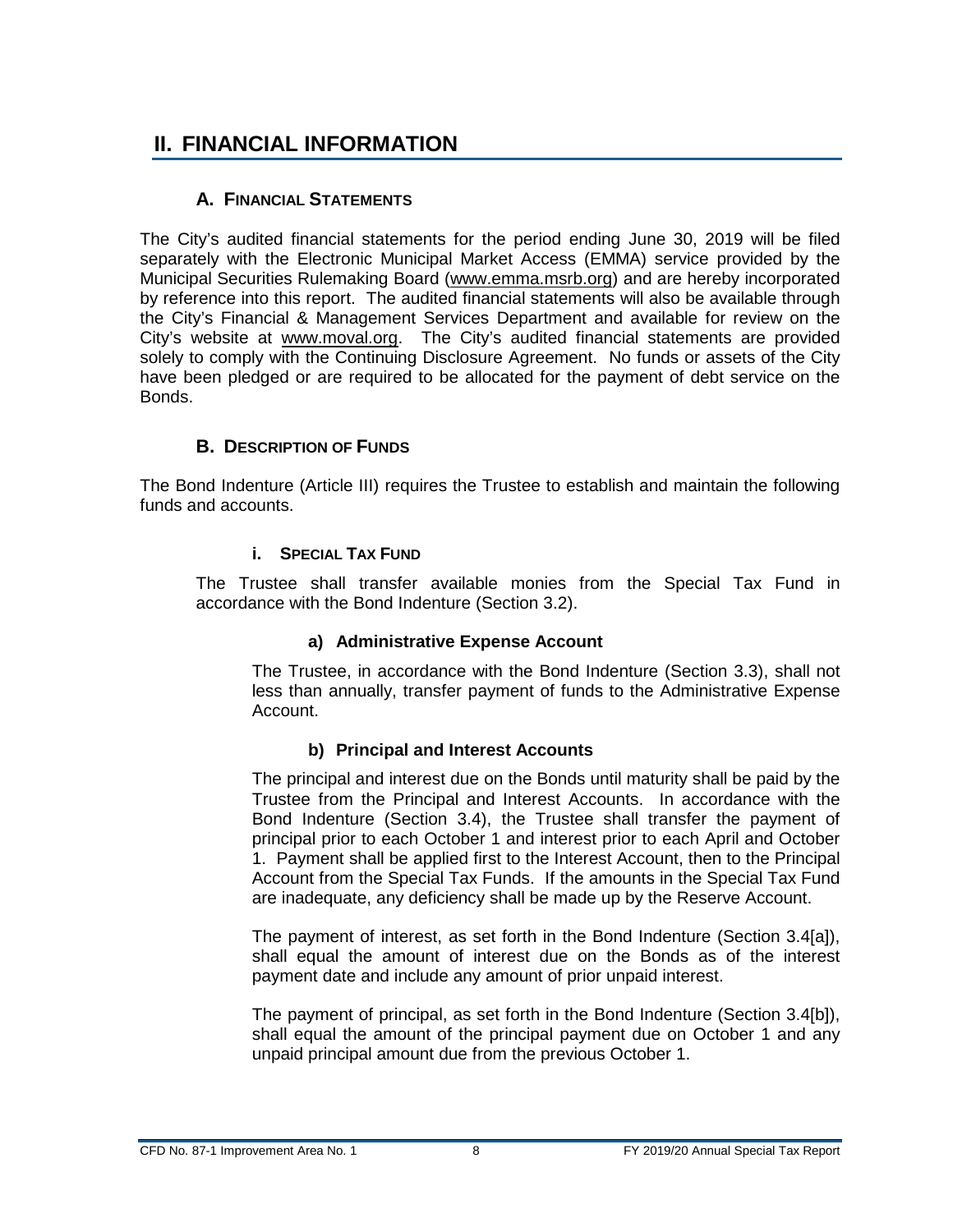#### **c) Redemption Account**

As set forth in the Bond Indenture (Section 3.5), the Redemption Account is available for the purpose of paying the interest, principal, and premiums, if any, on the Bonds called for optional redemption. This fund shall be used solely for the purpose of redeeming Bonds.

#### **d) Reserve Account**

The Reserve Account, as set forth in the Bond Indenture (Section 3.6), is established to maintain an amount equal to the Reserve Requirement. The Reserve Account will be used solely to pay principal and interest on the Bonds in the event that the monies in the Interest and Principal Accounts are insufficient to pay the principal and interest due on any payment date or any required transfer to the Rebate Fund in accordance with the Bond Indenture.

As set forth in the Bond Indenture, monies in the Reserve Account in excess of the Reserve Requirement are to be transferred to the Interest Account to pay interest on the Bonds.

#### **ii. REBATE FUND**

<span id="page-13-0"></span>Per the Bond Indenture (Section 3.7), the Trustee shall establish and maintain the Rebate Fund, which is separate from any other fund. All money at any time deposited in the Rebate Fund, Rebate Account, or Alternative Penalty Account shall be held by the Trustee for payment to the United States Treasury.

#### **a) Rebate Account**

The Rebate Account shall be maintained by the Trustee in accordance with Section 3.7(i) of the Bond Indenture.

#### **b) Alternative Penalty Account**

The Alternative Penalty Account shall be maintained by the Trustee in accordance with Section 3.7(ii) of the Bond Indenture.

#### **c) Rebate Liability**

In accordance with the Bond Indenture (Section 3.7), the District shall calculate or cause to be calculated the rebatable arbitrage for each series of Bonds in accordance with the Tax Certificate for the Bonds, and shall direct in writing the Trustee to transfer funds to the Rebate Fund from the funds furnished by the District. The Arbitrage Rebate Consultant has prepared the required computations for the arbitrage rebate liability for each account requiring an arbitrage calculation, as shown in Table 6, for the computation period beginning November 29, 2007 and ending October 1, 2017. The next computation for the Bonds is due October 1, 2022.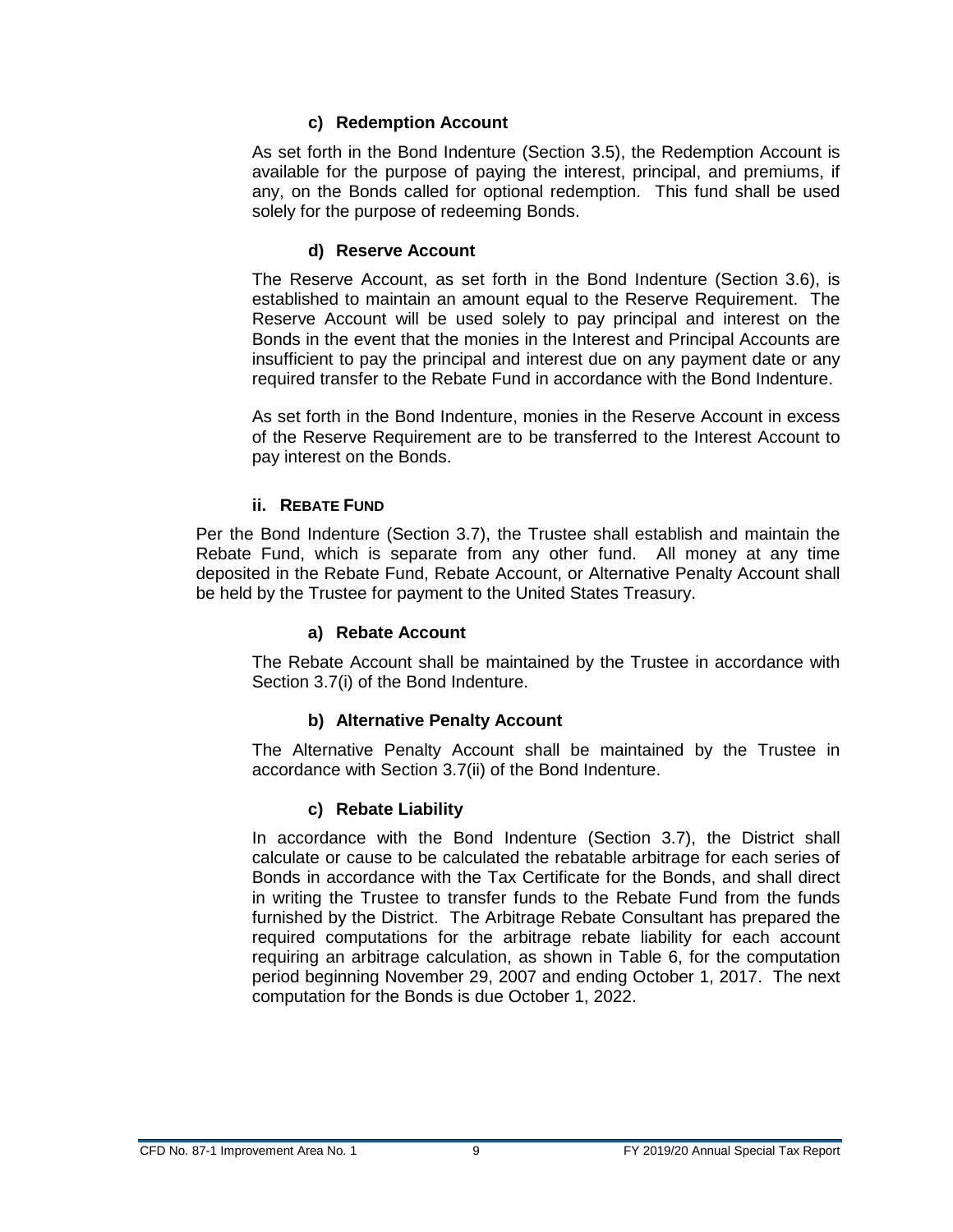<span id="page-14-3"></span>

| <b>Arbitrage Rebate Liability</b><br>For the Period November 29, 2007 - October 1, 2017 |   |               |  |  |  |  |
|-----------------------------------------------------------------------------------------|---|---------------|--|--|--|--|
| FV Prior Liability - 10/01/10                                                           | S | (84, 652.64)  |  |  |  |  |
| Reserve                                                                                 |   | (139, 983.40) |  |  |  |  |
| FV Computation Date Credit - 10/01/11                                                   |   | (2,016.35)    |  |  |  |  |
| FV Computation Date Credit - 10/01/12                                                   |   | (1,961.55)    |  |  |  |  |
| FV Computation Date Credit - 10/01/13                                                   |   | (1,919.61)    |  |  |  |  |
| FV Computation Date Credit - 10/01/14                                                   |   | (1,865.85)    |  |  |  |  |
| FV Computation Date Credit - 10/01/15                                                   |   | (1,812.97)    |  |  |  |  |
| FV Computation Date Credit - 10/01/16                                                   |   | (1,729.57)    |  |  |  |  |
| Computation Date Credit - 10/01/17                                                      |   | (1,670.00)    |  |  |  |  |
| <b>Total</b><br>(237, 611.94)                                                           |   |               |  |  |  |  |
| <b>Rebate Liability (90% of Total)</b>                                                  |   |               |  |  |  |  |

#### **Table 6: Arbitrage Calculation Summary**

 $FV =$  Future Value

Source: Abritrage Rebate Calculation dated October 2017, as prepared by Willdan Financial Services.

#### **iii. COSTS OF ISSUANCE FUND**

<span id="page-14-0"></span>In accordance with the Bond Indenture (Section 3.9), the Trustee has disbursed all monies from the Costs of Issuance Fund. During FY 2008/09, all remaining monies were transferred by the Trustee to the Surplus Fund and the Costs of Issuance Fund was closed.

#### **iv. SURPLUS FUND**

<span id="page-14-1"></span>After all transfers have been made as required by the Bond Indenture (Sections 3.3 thru 3.7), all remaining amounts in the Special Tax Fund, if any, shall be transferred to the Surplus Fund. Monies remaining in this fund may be used for payment of interest, principal, administrative expenses, replenishment of the Reserve Fund, reduction of next year's special tax levy, or for any other lawful purpose.

#### **C. FUND BALANCES**

<span id="page-14-2"></span>All TI and special taxes received to-date for FY 2018/19 have been transferred to the Trustee in compliance with the Bond Indenture. The Bonds were issued for refunding purposes. As such, no proceeds were allocated for the establishment or funding of an Acquisition and Construction Fund.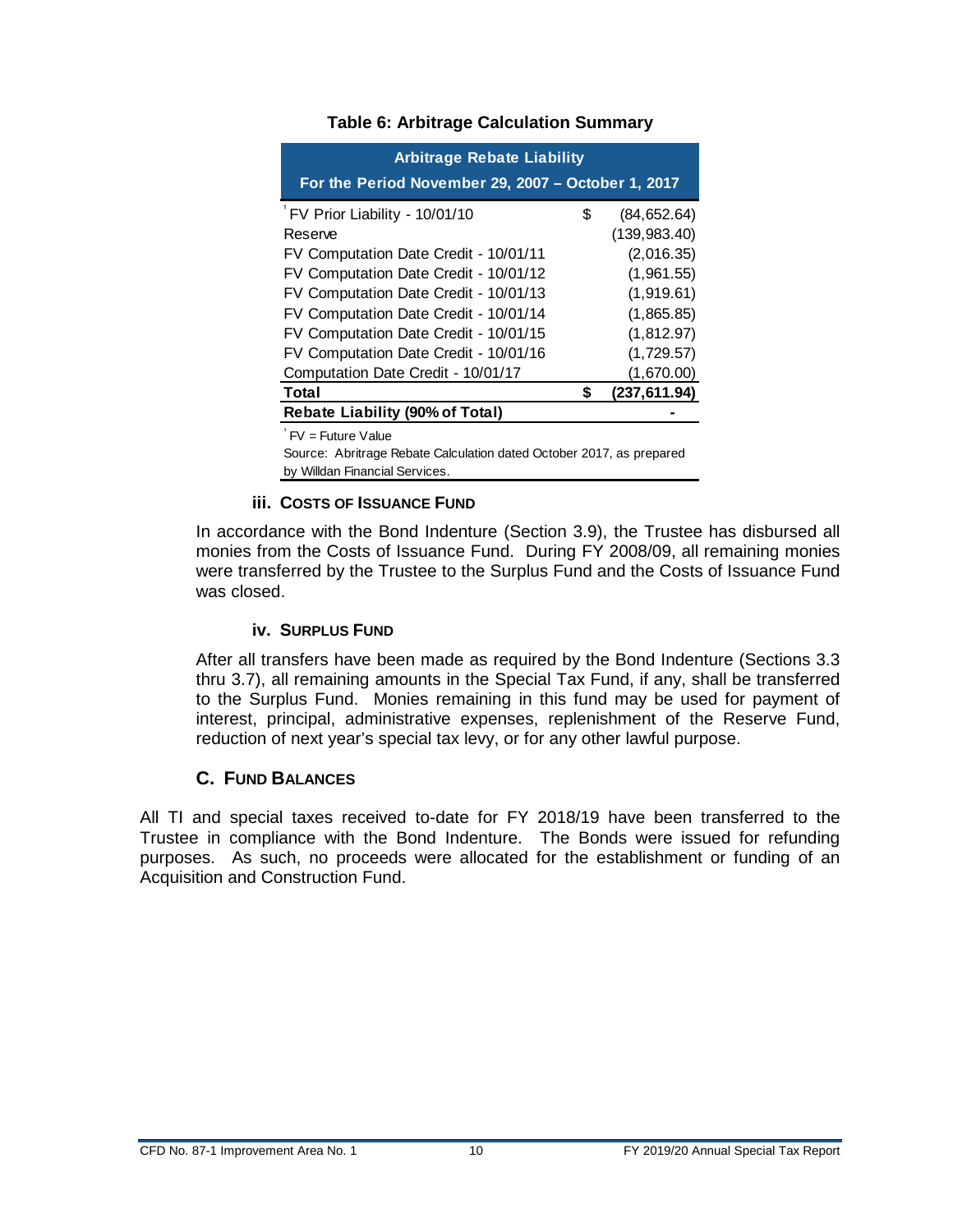<span id="page-15-0"></span>

| <b>Fund / Account</b>                 | <b>Balance as of</b><br><b>February 28, 2019</b> |
|---------------------------------------|--------------------------------------------------|
| Special Tax Fund                      | \$<br>184,760.89                                 |
| Interest Account                      | 3,028.31                                         |
| <b>Principal Account</b>              | 102.41                                           |
| <b>Redemption Account</b>             |                                                  |
| Reserve Account <sup>1</sup>          | 368,534.49                                       |
| <b>Administration Expense Account</b> |                                                  |
| Rebate Fund                           |                                                  |
| Cost of Issuance Fund                 |                                                  |
| Surplus Fund                          | 4.541.13                                         |

#### **Table 7: Fund Balances**

<sup>1</sup> Funds in the Reserve Account reflect an amount at least or equal to the Reserve Fund Requirement. The Reserve Fund Requirement for FY 2019/20 is \$365,351.26.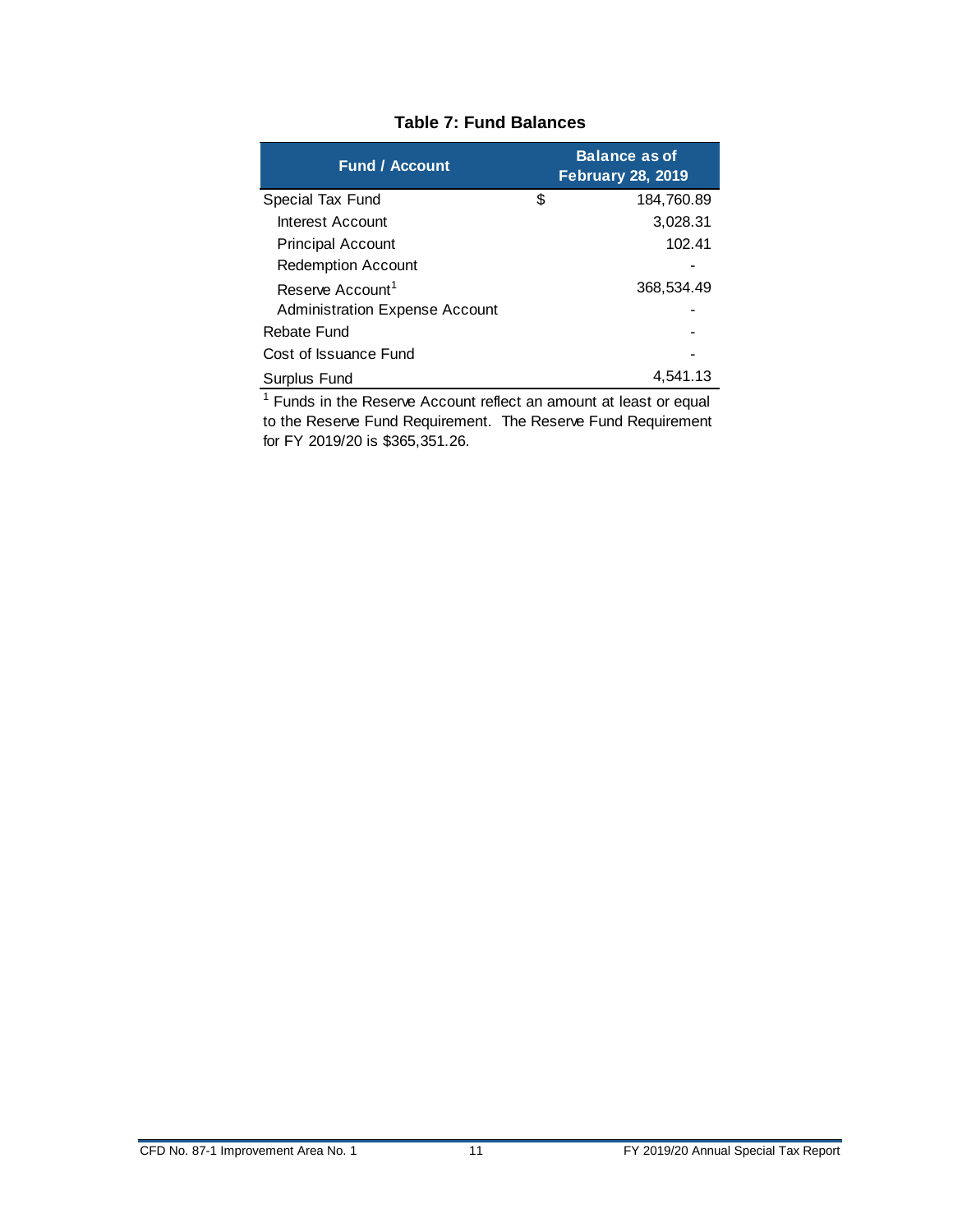# <span id="page-16-0"></span>**III. COMPUTATION OF THE SPECIAL TAX REQUIREMENT**

#### **A. ADMINISTRATIVE EXPENSES**

<span id="page-16-1"></span>The administrative expense categories are described below. The estimates for these administrative expenses are set forth in Section III.B of this report, Special Tax Requirement.

<span id="page-16-2"></span>These types of expenses shall be paid from the Special Tax Fund (Section 3.3 of the Bond Indenture).

#### **i. SPECIAL TAX REPORT AND ADMINISTRATION**

This expense relates to the cost for preparing the Special Tax Report, Continuing Disclosure Report, delinquency monitoring, and the special tax installment information to submit to the County of Riverside.

#### **ii. TRUSTEE FEES**

<span id="page-16-3"></span>This expense relates to the fees for the Trustee's services associated with bond and fund administration.

#### **iii. ARBITRAGE REBATE CALCULATION**

<span id="page-16-4"></span>This expense is related to the cost of calculating the arbitrage rebate as required by Federal Law.

#### **iv. PROFESSIONAL SERVICES**

<span id="page-16-5"></span>This expense relates to the costs for preparation and dissemination of significant event reports associated with CFD No. 87-1 IA 1, which may include disclosure legal counsel services.

#### **v. CITY COSTS – PERSONNEL**

<span id="page-16-6"></span>This estimated cost relates to the City's expense for coordinating the consultants, attorneys, bankers, investment bankers, and other administrative contractors, as well as administrative services and program management provided by the City staff in monitoring tax installments, foreclosure proceedings, bond proceedings, and compliance with related laws.

#### **vi. CITY COSTS – ACCOUNTING**

<span id="page-16-7"></span>This expense relates to the cost of the City's accounting of the Bond proceeds, fund monitoring, and administration of the debt service requirements, as well as costs associated with outside auditors.

#### **vii. CITY COSTS – GENERAL ADMINISTRATION**

<span id="page-16-8"></span>This expense relates to the cost of the City's general administrative services, overhead for personnel support, building rental and maintenance, insurance, City Council support, City Manager support, purchasing, communications, etc.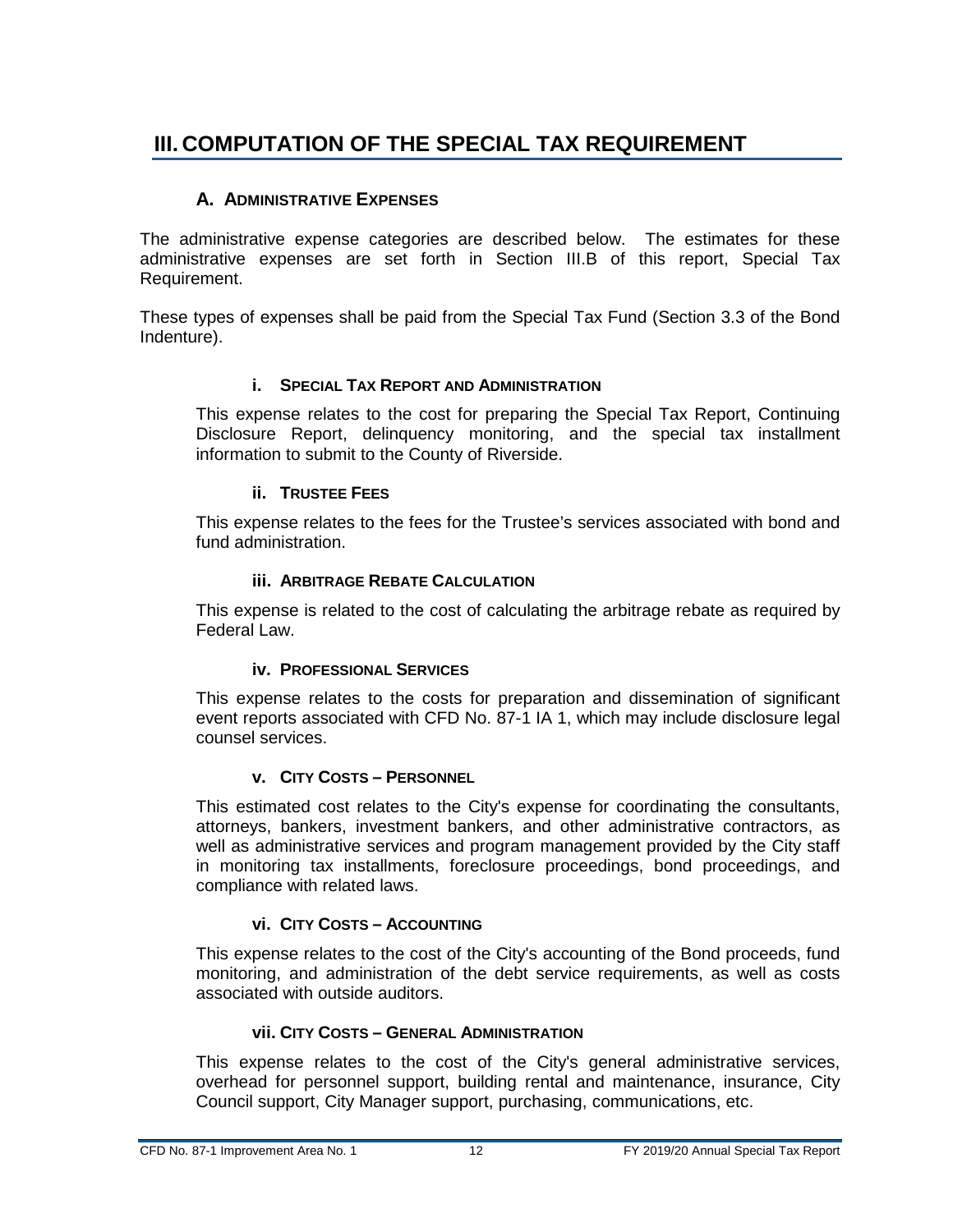#### **viii. COUNTY COSTS**

<span id="page-17-0"></span>This expense includes the Riverside County fees to levy and collect the tax installments on the property tax bills. Riverside County will assess additional fees for any adjustments made to the property tax bills.

#### <span id="page-17-1"></span>**B. SPECIAL TAX REQUIREMENT**

# <span id="page-17-2"></span>**GROSS REQUIREMENT** Annual Debt Service \$ 361,721.26 Reserve Fund Replenishment **Total Debt Requirement \$ 361,721.26**  Administrative Expenses: Special Tax Report & Administration  $$ 13,586.00$ Trustee Fees \$ 2,000.00 Arbitrage Rebate Calculation **by the Calculation** and the contract of the contract of the 400.00 Professional Services **by a 1,950.00 by a 1,950.00 c** 1,950.00  $P$ ersonnel  $\qquad \qquad \qquad$  4,161.00 Accounting  $\$$  6,704.00 General Administration **by Contract Contract Contract Contract Contract Contract Contract Contract Contract Contract Contract Contract Contract Contract Contract Contract Contract Contract Contract Contract Contract Contra Total Administrative Expenses \$ 32,422.00**  County Costs: County Tax Roll Fees \$ 150.00 **Total County Administrative Expenses \$ 150.00 Total Administrative Requirement \$ 32,572.00 TOTAL GROSS SPECIAL TAX REQUIREMENT \$ 394,293.26 CREDITS: INTEREST EARNINGS, TRANSFERS & CONTRIBUTIONS** Interest Earnings (Estimated) **\$** 7,556.90 **Excess Credit** Surplus Reserve Fund Credit Adjustments & Contingency<br>
- Continued Continued Continued Continued Continued Continued Continued Continued Continued Continued Continued Continued Continued Continued Continued Continued Continued Continued Continued Con **Total Interest Earnings and Transfers \$ 7,556.90**

#### **Table 8: Special Tax Requirement FY 2019/20**

|                                         | <b>Total Interest Earnings and Transfers</b> | S. | 7.556.90     |
|-----------------------------------------|----------------------------------------------|----|--------------|
| Tax Increment Contribution <sup>1</sup> |                                              |    | \$277,188.16 |
|                                         | <b>Total Tax Increment Contributions</b>     |    | \$277,188.16 |
| TOTAL CREDITS                           |                                              |    | \$284,745.06 |
| TOTAL NET SPECIAL TAX REQUIREMENT       |                                              |    | \$109,548.20 |
|                                         |                                              |    |              |

<sup>1</sup> The ROPS amount is approved through June 2020.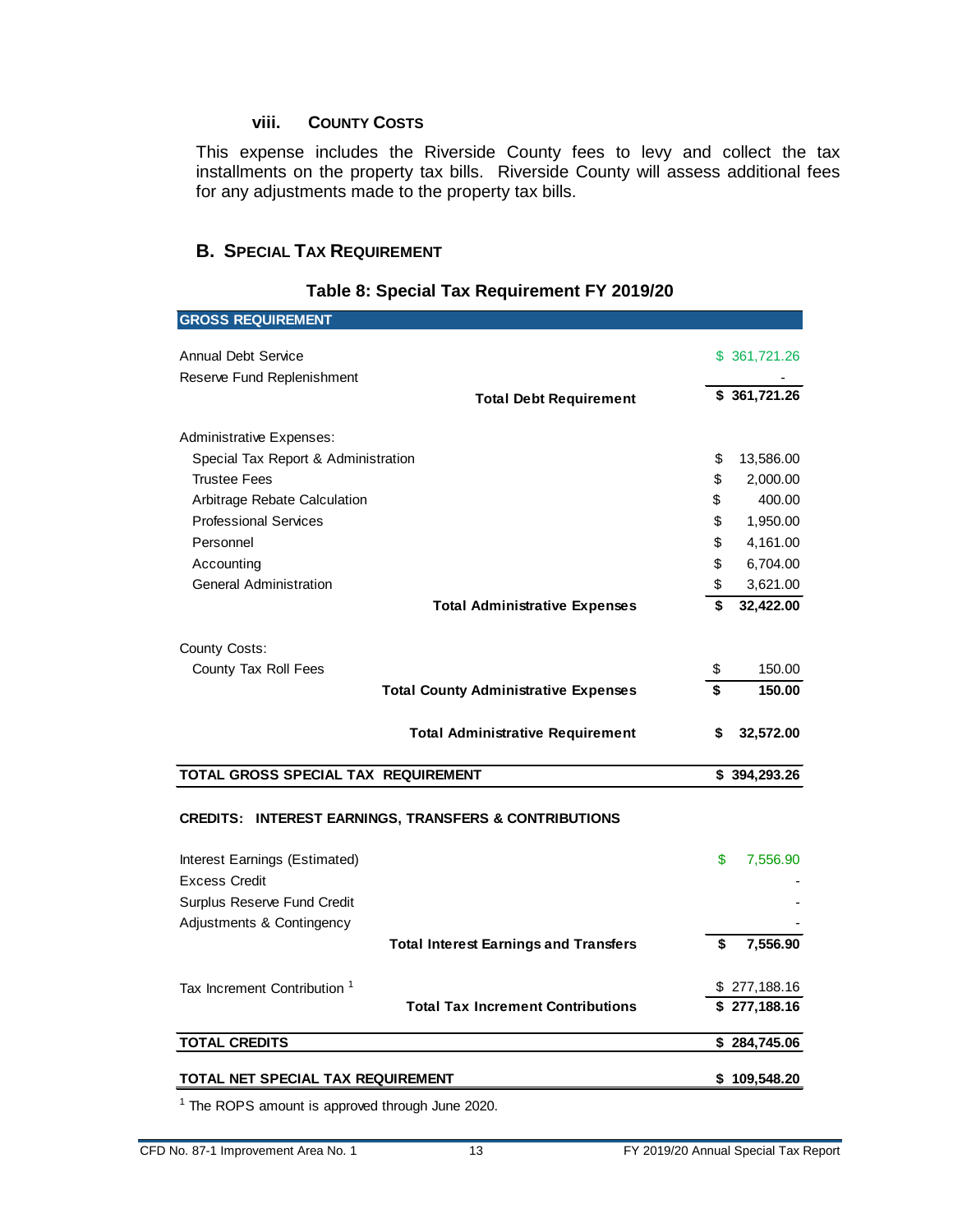# <span id="page-18-0"></span>**IV.SPECIAL TAX ALLOCATION**

The City has the power and as such is obligated to levy and collect the special tax according to the RMA, which the legislative body (City Council) of the District and the eligible qualified electors within CFD No. 87-1 IA 1 previously approved. The special tax formula apportions the total net special tax requirement (principal, interest, administrative expenses, and restoration of the Reserve Account, if required, less any TI contribution or other revenue).

The City has covenanted in the Bond Indenture (Section 5.2[b]) that it will levy the special tax for collection in each FY in order to generate that amount of special tax revenues which, when combined with the interest earnings on the various funds and accounts not required for rebate to the United States Treasury, will yield the required debt service payments, replenish the Reserve Account as provided, and pay for authorized administrative expenses.

## **A. ASSIGNMENT TO TAX RATE AREAS**

<span id="page-18-1"></span>The special tax shall be levied upon a parcel for a FY according to the designated Tax Rate Area to which that parcel has been assigned. The special tax levy is calculated based on acreage, as provided by the County of Riverside Assessor's office, for each year. "Tax Rate Area" refers to any of the two (2) categories as defined in the CFD Report. No special tax shall be levied on property, which is owned by, dedicated or otherwise conveyed to, a public agency, according to the RMA.

### **B. SPECIAL TAX RATES**

<span id="page-18-5"></span><span id="page-18-2"></span>According to the RMA, there is no escalator clause for the maximum special tax rates. Below are the maximum special tax rates and the FY 2019/20 applied special tax rates for each Tax Rate Area.

| lTax Rate Area  |     | <b>Maximum</b><br><b>Special Tax Rate</b> |      | <b>2019/20 Applied</b><br><b>Special Tax Rate</b> |  |  |
|-----------------|-----|-------------------------------------------|------|---------------------------------------------------|--|--|
| Tax Rate Area 1 | \$. | 4.450.00                                  | - SS | 806.41                                            |  |  |
| Tax Rate Area 2 |     | 3.850.00                                  |      | 710.00                                            |  |  |

#### **Table 9: Special Tax Rates**

#### <span id="page-18-4"></span><span id="page-18-3"></span>**C. RATE AND METHOD OF APPORTIONMENT**

#### **i. SPECIAL TAX LEVY**

Each year, the City Council, acting as the legislative body of the District, shall approve and adopt a resolution of the Council approving the calculation of the maximum and applied special tax rates for the FY for which the special tax shall be levied. This amount will include, but is not limited to, the amounts required to pay for the debt service on any indebtedness, replenish the Reserve Account as necessary, and pay incidental or administrative expenses incurred by the District.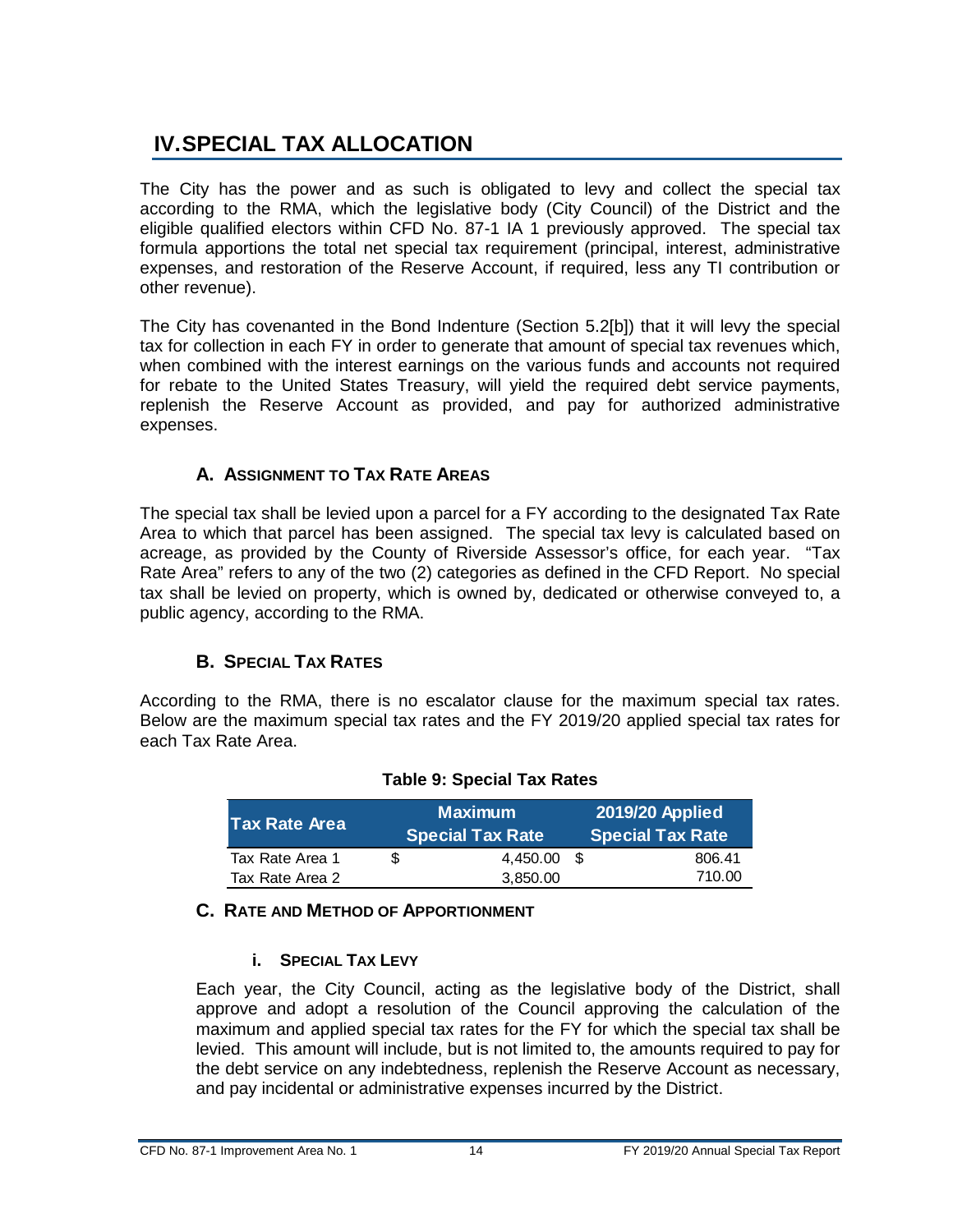#### **ii. SPECIAL TAX LIEN**

<span id="page-19-0"></span>The special taxes and any penalties thereon constitute a lien against the lots and parcels of land, which will be annually imposed until they are paid. Such lien is on parity with all special taxes and special assessments and is co-equal to and independent of the lien for general property taxes regardless of when they are imposed upon the same property. The special taxes have priority over all existing and future private liens imposed on the property. Although the special taxes constitute liens on taxed parcels within the District, they do not constitute a personal indebtedness of the owners of property within the District. There is no assurance that the owners will be financially able to pay the annual special taxes or that they will pay such taxes even if financially able to do so. With certain limitations, the City has covenanted to commence foreclosure proceedings in the event delinquencies occur. These limitations are more fully described in Article V of the Bond Indenture and in the "Sources of Payment for the Bonds" section of the Official Statement.

#### **D. SPECIAL TAX ALLOCATION**

<span id="page-19-1"></span>The Special Taxes for the District are allocated to all taxable properties in Tax Rate Area 1 and Tax Rate Area 2. According to the RMA, Tax Rate Area 1 is responsible for 59% and Tax Rate Area 2 is responsible for 41% of the annual Special Tax Requirement. The following table sets forth the allocation of special taxes, along with the total amount of FY 2019/20 special tax levy for the combined Tax Rate Areas.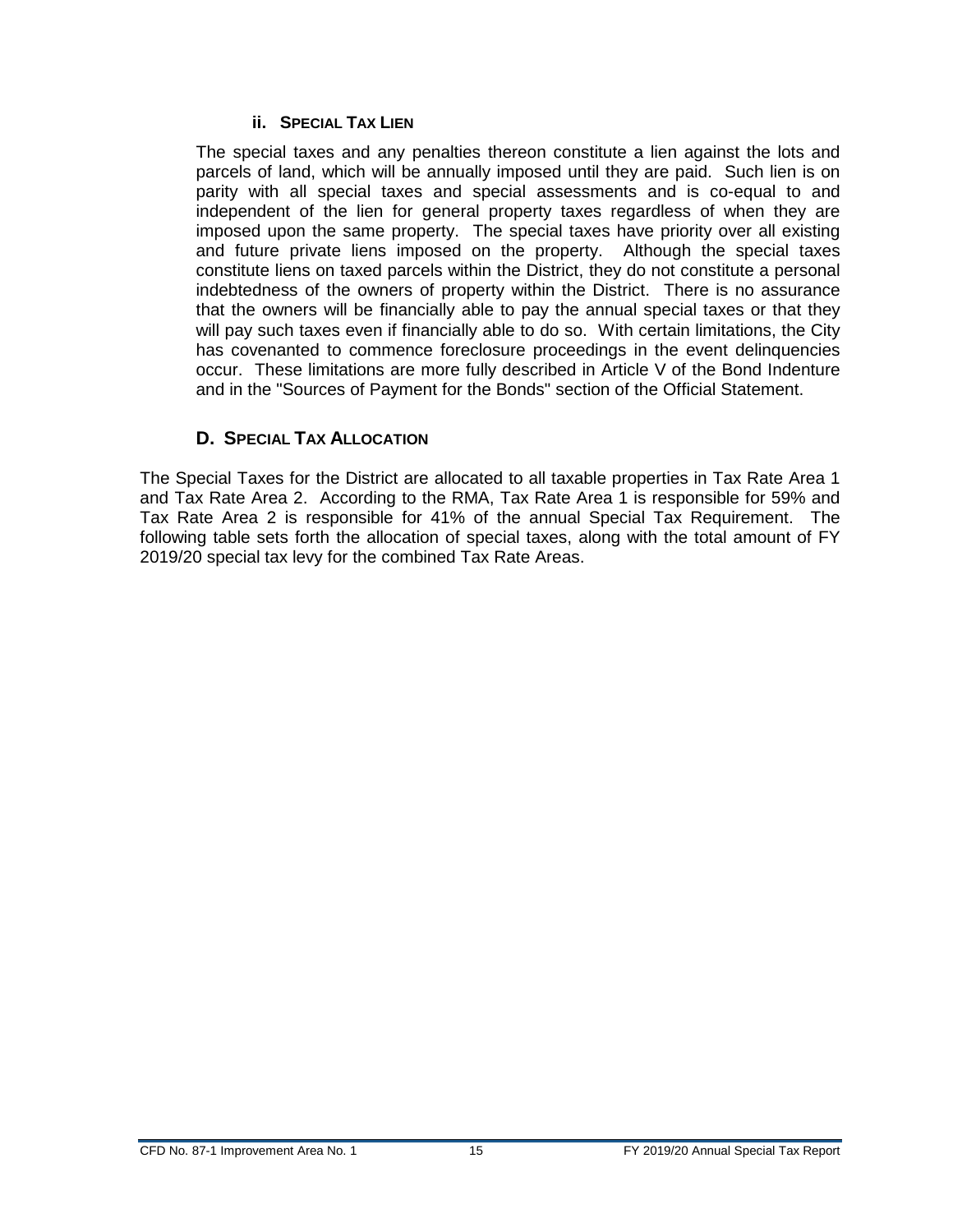<span id="page-20-0"></span>

| Assessor's<br>Parcel<br><b>Number</b> | <b>Property Owner</b>             | <b>Development</b><br><b>Status</b> | <b>Taxable</b><br><b>Acres</b> | FY 2019/20<br><b>Maximum</b><br><b>Special Tax</b> |      | FY 2019/20<br><b>Special Tax</b> | Percentage<br>of Applied<br><b>Special Tax</b> | <b>Bonded</b><br>Indebtedness <sup>2</sup> |
|---------------------------------------|-----------------------------------|-------------------------------------|--------------------------------|----------------------------------------------------|------|----------------------------------|------------------------------------------------|--------------------------------------------|
| 291-110-032                           | MORENO VALLEY MALL HOLDING        | <b>Developed</b>                    | 31.09 \$                       | 138,350.50                                         | \$   | 25,071.20                        | 22.89% \$                                      | 361,598.23                                 |
| 291-110-033                           | <b>MORENO VALLEY MALL HOLDING</b> | <b>Developed</b>                    | 7.43                           | 33.063.50                                          |      | 5.991.60                         | 5.47%                                          | 86.416.04                                  |
| 291-110-034                           | <b>EL CORTE INGLES</b>            | Developed                           | 9.58                           | 42,631.00                                          |      | 7,725.38                         | 7.05%                                          | 111,422.03                                 |
| 291-110-035                           | <b>SERITAGE SRC FINANCE</b>       | <b>Developed</b>                    | 10.51                          | 46,769.50                                          |      | 8,475.34                         | 7.74%                                          | 122.238.58                                 |
| 291-110-036                           | <b>J C PENNEY PROP INC</b>        | <b>Developed</b>                    | 10.13                          | 45,078.50                                          |      | 8,168.90                         | 7.46%                                          | 117,818.92                                 |
| 291-110-037                           | <b>MACYS CALIF INC</b>            | <b>Developed</b>                    | 11.41                          | 50,774.50                                          |      | 9,201.10                         | 8.40%                                          | 132,706.20                                 |
| Tax Rate Area 1 (59%)                 |                                   |                                     | 80.15 \$                       | 356,667.50                                         | - \$ | 64,633.52                        | 59.00%\$                                       | 932,200.00                                 |
| 291-110-039                           | <b>COSTCO WHOLESALE CORP</b>      | <b>Developed</b>                    | 12.69                          | \$<br>48,856.50                                    | -S   | 9,009.94                         | 8.22% \$                                       | 129,949.13                                 |
| 291-110-040                           | <b>NEAL T BAKER ENTERPRISES</b>   | <b>Developed</b>                    | 0.79                           | 3.041.50                                           |      | 560.90                           | 0.51%                                          | 8.089.82                                   |
| 291-110-041                           | <b>CFT DEV</b>                    | <b>Developed</b>                    | 0.79                           | 3,041.50                                           |      | 560.90                           | 0.51%                                          | 8,089.82                                   |
| 291-650-001                           | LEW LA FAYETTE PROP               | <b>Developed</b>                    | 1.50                           | 5,775.00                                           |      | 1,065.00                         | 0.97%                                          | 15,360.42                                  |
| 291-650-002                           | <b>WINCO FOODS</b>                | <b>Developed</b>                    | 10.94                          | 42.119.00                                          |      | 7,767.44                         | 7.09%                                          | 112,028.64                                 |
| 291-650-003                           | <b>QUICK QUACK DEV II</b>         | <b>Developed</b>                    | 0.94                           | 3,619.00                                           |      | 667.40                           | 0.61%                                          | 9,625.86                                   |
| 291-650-004                           | <b>GATEWAY CO</b>                 | Undeveloped <sup>1</sup>            | 1.96                           | 7,546.00                                           |      | 1,391.60                         | 1.27%                                          | 20,070.95                                  |
| 291-650-005                           | <b>GATEWAY CO</b>                 | Undeveloped <sup>1</sup>            | 1.95                           | 7,507.50                                           |      | 1,384.50                         | 1.26%                                          | 19,968.54                                  |
| 291-650-006                           | <b>GATEWAY CO</b>                 | Undeveloped <sup>1</sup>            | 1.90                           | 7.315.00                                           |      | 1,349.00                         | 1.23%                                          | 19.456.53                                  |
| 291-650-007                           | <b>GATEWAY CO</b>                 | Undeveloped <sup>1</sup>            | 1.56                           | 6.006.00                                           |      | 1,107.60                         | 1.01%                                          | 15,974.83                                  |
| 291-650-018                           | <b>SDG INV</b>                    | <b>Developed</b>                    | 1.05                           | 4,042.50                                           |      | 745.50                           | 0.68%                                          | 10,752.29                                  |
| 291-650-020                           | <b>GATEWAY CO</b>                 | Undeveloped <sup>1</sup>            | 1.29                           | 4,966.50                                           |      | 915.90                           | 0.84%                                          | 13,209.96                                  |
| 291-650-021                           | <b>GRADY</b>                      | <b>Developed</b>                    | 1.42                           | 5,467.00                                           |      | 1,008.20                         | 0.92%                                          | 14,541.19                                  |
| 291-650-033                           | <b>MV MMP INC</b>                 | <b>Developed</b>                    | 2.31                           | 8,893.50                                           |      | 1,640.10                         | 1.50%                                          | 23,655.04                                  |
| 291-650-034                           | <b>GATEWAY CO</b>                 | Undeveloped <sup>1</sup>            | 1.74                           | 6,699.00                                           |      | 1,235.40                         | 1.13%                                          | 17,818.08                                  |
| 291-660-001                           | <b>GATEWAY CO</b>                 | <b>Developed</b>                    | 1.15                           | 4,427.50                                           |      | 816.50                           | 0.75%                                          | 11,776.32                                  |
| 291-660-002                           | <b>GATEWAY CO</b>                 | <b>Developed</b>                    | 1.23                           | 4,735.50                                           |      | 873.30                           | 0.80%                                          | 12,595.54                                  |
| 291-660-003                           | <b>MAX EXO</b>                    | <b>Developed</b>                    | 1.13                           | 4,350.50                                           |      | 802.30                           | 0.73%                                          | 11.571.51                                  |
| 291-660-004                           | <b>GALA DEV PARTNERS</b>          | Undeveloped <sup>1</sup>            | 1.13                           | 4,350.50                                           |      | 802.30                           | 0.73%                                          | 11,571.51                                  |
| 291-660-028                           | AYRES MORENO VALLEY               | <b>Developed</b>                    | 2.76                           | 10,626.00                                          |      | 1,959.60                         | 1.79%                                          | 28, 263. 17                                |
| 291-660-029                           | <b>BRE POLYGON PROP OWNER</b>     | <b>Developed</b>                    | 2.39                           | 9.201.50                                           |      | 1,696.90                         | 1.55%                                          | 24,474.27                                  |
| 291-660-033                           | <b>GATEWAY CO</b>                 | Undeveloped <sup>1</sup>            | 1.04                           | 4,004.00                                           |      | 738.40                           | 0.67%                                          | 10,649.89                                  |
| 291-660-034                           | <b>GATEWAY CO</b>                 | <b>Developed</b>                    | 1.18                           | 4.543.00                                           |      | 837.80                           | 0.76%                                          | 12.083.53                                  |
| 291-660-035                           | LIU                               | <b>Developed</b>                    | 3.80                           | 14,630.00                                          |      | 2,698.00                         | 2.46%                                          | 38,913.06                                  |
| 291-660-040                           | <b>GATEWAY CO</b>                 | <b>Developed</b>                    | 1.53                           | 5.890.50                                           |      | 1,086.30                         | 0.99%                                          | 15,667.63                                  |
| 291-660-042                           | <b>GATEWAY CO</b>                 | Developed                           | 1.40                           | 5,390.00                                           |      | 994.00                           | 0.91%                                          | 14,336.39                                  |
| 291-660-043                           | <b>GATEWAY CO</b>                 | <b>Developed</b>                    | 1.69                           | 6,506.50                                           |      | 1,199.90                         | 1.10%                                          | 17,306.07                                  |
| Tax Rate Area 2 (41%)                 |                                   |                                     | 63.26 \$                       | 243,551.00                                         | -\$  | 44,914.68                        | 41.00%\$                                       | 647,800.00                                 |
|                                       | <b>Total</b>                      |                                     | 143.41 S                       | 600.218.50                                         | \$   | 109.548.20                       | 100.00%\$                                      | 1.580.000.00                               |

#### **Table 10: Special Tax Allocation/Property Owners**

1APNs which are Undeveloped, but have constructed certain parcel improvements.

<sup>2</sup> The Bonded Indebtedness is calculated based on the proration of each parcels' Maximum Special Tax multiplied by the Bonds outstanding. Bonds are not allocated to or<br>secured by any particular parcel within the District.

Source: Property Owners - Riverside County Property Tax Roll Information - February 2019.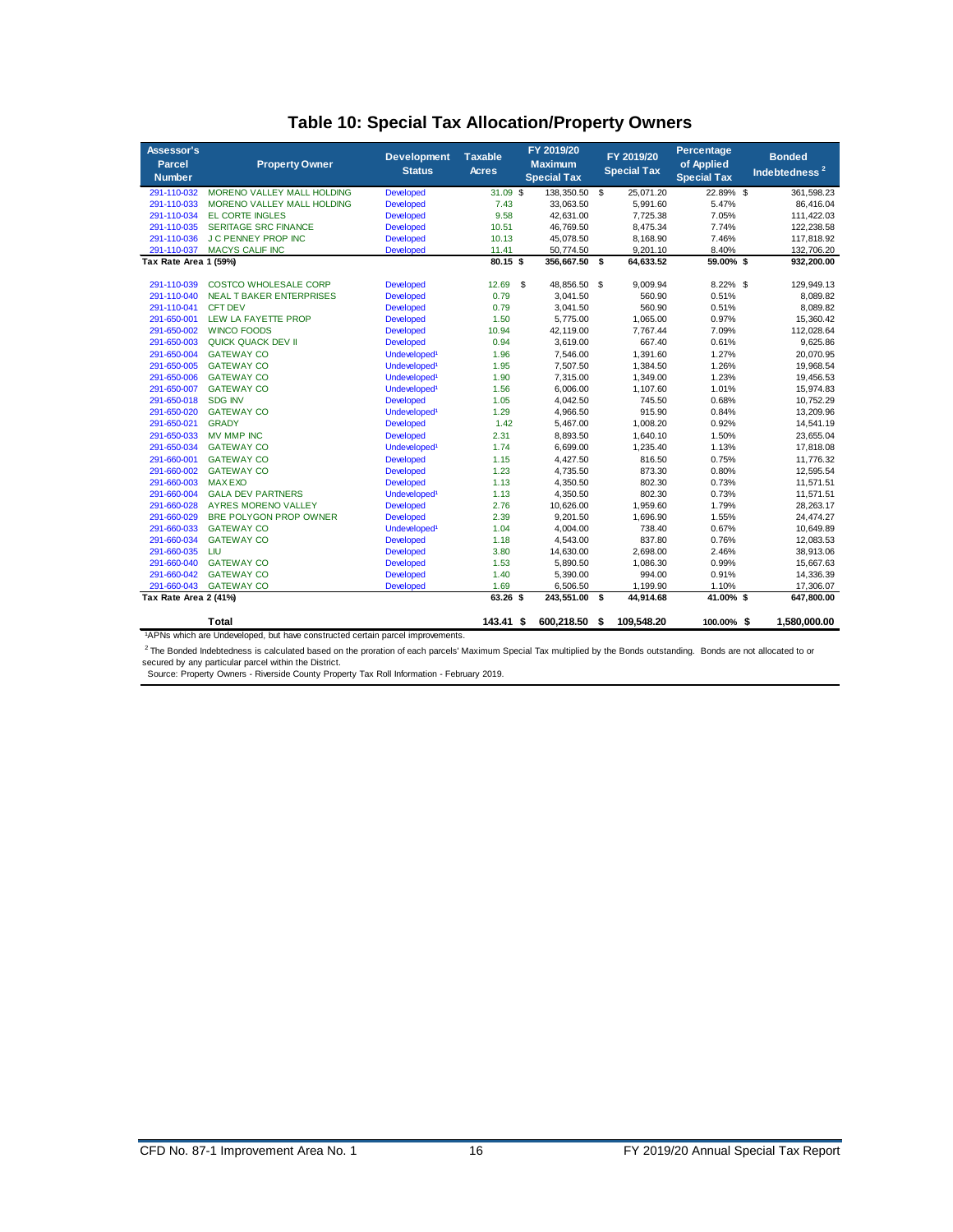# <span id="page-21-0"></span>**V. SPECIAL TAX PAYMENTS**

#### **A. DELINQUENCIES**

<span id="page-21-1"></span>For FY 2007/08 through 2018/19, the special tax obligation was partially funded with TI, as per the Agency Improvement Area Agreement, and through the collection of special taxes. There are currently no delinquencies in the District for 2018/19 or prior years.

Any adjustments for delinquent installments or to replenish the Reserve Account for withdrawals resulting from the delinquency in the payment of special taxes will only come from the Tax Rate Area that incurred the delinquency. For example, property located in Tax Rate Area 1 cannot be charged with a delinquency caused by property located in Tax Rate Area 2.

<span id="page-21-3"></span>

| <b>Fiscal Year</b> | No. of<br><b>Parcels</b><br><b>Levied</b> | <b>Amount Levied</b> | <b>No. of Parcels</b><br>Delinquent <sup>11</sup> | <b>Amount</b><br><b>Delinguent</b> | <b>Percent</b><br><b>Delinquent</b> |
|--------------------|-------------------------------------------|----------------------|---------------------------------------------------|------------------------------------|-------------------------------------|
| 2007/08            | 35                                        | \$<br>429,990.00     | $\mathbf{0}$                                      | 0.00                               | $0.00\%$                            |
| 2008/09            | 35                                        | 108,706.00           | 0                                                 | 0.00                               | $0.00\%$                            |
| 2009/10            | 34                                        | 78,519.00            | 0                                                 | 0.00                               | $0.00\%$                            |
| 2010/11            | 34                                        | 112.162.00           | 0                                                 | 0.00                               | $0.00\%$                            |
| 2011/12            | 34                                        | 115,946.00           | 0                                                 | 0.00                               | $0.00\%$                            |
| 2012/13            | 34                                        | 110.672.00           | 0                                                 | 0.00                               | $0.00\%$                            |
| 2013/14            | 34                                        | 117,164.00           | 0                                                 | 0.00                               | 0.00%                               |
| 2014/15            | 34                                        | 114,069.54           | $\Omega$                                          | 0.00                               | $0.00\%$                            |
| 2015/16            | 33                                        | 114.070.40           | 0                                                 | 0.00                               | $0.00\%$                            |
| 2016/17            | 33                                        | 16,083.08            | 0                                                 | 0.00                               | $0.00\%$                            |
| 2017/18            | 33                                        | 115,219.76           | 0                                                 | 0.00                               | $0.00\%$                            |
| 2018/19            | 33                                        | 112,239.22           | 0                                                 | 0.00                               | 0.00%                               |

#### **Table 11: Delinquencies**

<sup>1</sup> Amount delinquent per the Riverside County website

<span id="page-21-2"></span>(https://taxpayments.co.riverside.ca.us/taxpayments/Search.aspx) as of February 26, 2019.

#### **B. FORECLOSURE ACTIONS**

There are no foreclosure actions or sales pending in the District. In the event of any delinquencies, the District has covenanted for the benefit of the owners of the Bonds that it shall commence and diligently pursue judicial foreclosure proceedings against parcels with delinquent special taxes in excess of \$1,000 by December 1 following the close of the FY in which such special taxes were due, and the District shall commence and diligently pursue judicial foreclosure proceedings against all parcels with delinquent special taxes by December 1 following the close of any FY in which it receives special taxes in an amount that is less than 90% of the total special tax levied for the FY.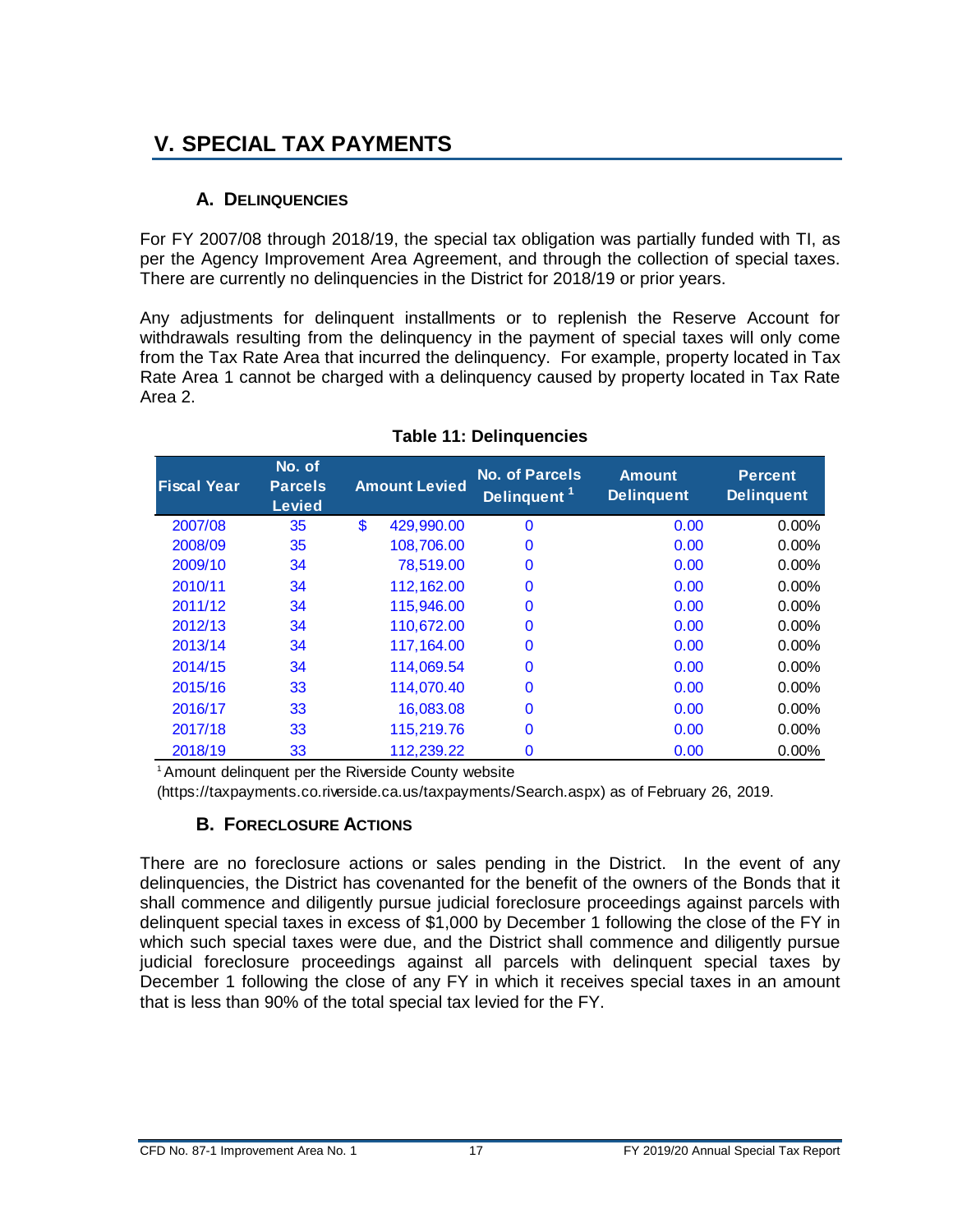#### <span id="page-22-1"></span>**Appendix A: PROPERTY TAX INCREMENT ANALYSIS**

#### <span id="page-22-0"></span>**A. TAX INCREMENT CONTRIBUTION**

In connection with the issuance of the Bonds, the District has covenanted in the Bond Indenture that each year it will levy special taxes up to the maximum rates permitted under the RMA in an amount sufficient, together with other amounts on deposit in the Special Tax Fund, to pay the principal and interest on any Outstanding Bonds to which the special taxes are pledged, to replenish the Reserve Account and to pay the estimated Administrative Expenses.

On April 13, 1993, prior to the issuance of the Improvement Area bonds, the Agency and the City, acting on behalf of the CFD No. 87-1, entered into a Cooperation and Reimbursement Agreement (CFD No. 87-1 Improvement Area Bonds) (the "1993 Cooperation Agreement"). Pursuant to Section 305, of the 1993 Cooperation Agreement, the Agency is obligated to pay 100% of the FY's TI, up to the amount necessary to pay 70.3% of the debt service.

Additionally, the City, on behalf of CFD No. 87-1 IA 1 and the Agency, entered into an Agency Improvement Area Agreement, adopted on October 23, 2007 (Resolution No. RDA 2007-09), in connection with the issuance of the Special Tax Refunding Bonds, which restated the agreement of the Agency to make payments to the District based upon the percentages and terms set forth in the RMA.

In June of 2011, the California Legislature approved trailer bills AB 1x 26 and AB 1x 27 to dissolve redevelopment agencies. On January 10, 2012, the Moreno Valley City Council adopted Resolution No. 2012-04, which names the City of Moreno Valley as the Successor Agency to the Agency to discharges the obligations of the former Agency.

Given the dissolution of the Agency and process established to discharge its obligations, the Successor Agency, submits a ROPS, which includes the calculation of the payment of available TI toward the CFD No. 87-1 IA 1 Special Tax. For FY 2019/20, the TI contribution is \$277,188.16, which is based upon 70.3% of the gross special tax calculation of \$394,293.26 (as identified in Table 8). The County Board and DOF have approved the payment of TI for this purpose through June 2020. If future TI is unavailable, debt service payment obligations will be met through the collection of the special taxes, consistent with the terms of the RMA.

Based on the agreements and under the new state legislation, the Successor Agency will submit the TI calculation as part of the ROPS.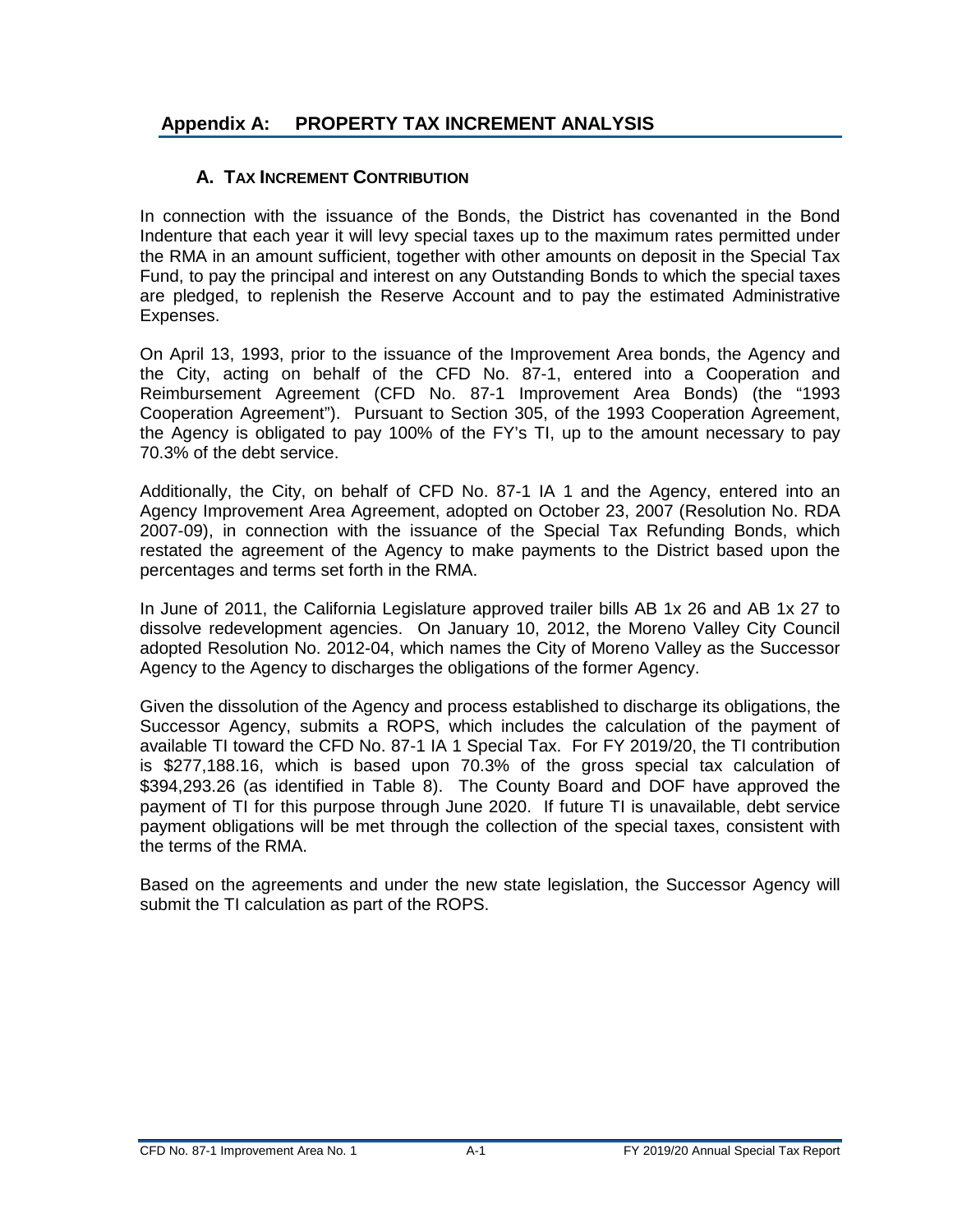#### <span id="page-23-0"></span>**Appendix B: Bond Accountability Report (SB 165)**

This Bond Accountability Report is required to demonstrate the special tax requirement for each parcel within the District to meet the debt service requirements of the Bonds. Based upon the CFD No. 87-1 IA 1 special tax requirement as calculated in Table 8, the FY 2019/20 special tax levy for each assessable parcel within the District is shown in Table 10.

The Local Agency Special Tax Bond and Accountability Act ("Act"), enacted by Senate Bill 165 and codified in the California Government Code Sections 53410 through 53412, requires local agencies to submit an annual report to its governing body on local bond measures sold after January 1, 2001. In addition to the Annual Special Tax Report, this report also serves as the Annual Bond Accountability Report as required in accordance with the Act. The purpose of the report is to comply with Section 53411 of the Government Code that states:

"The chief fiscal officer of the issuing local agency shall file a report with its governing body no later than January 1, 2002, and at least once a year thereafter. The annual report shall contain 1) the amount of funds collected and expended and 2) the status of any project required or authorized to be funded as identified in subdivision (a) of Section 53410."

All improvements for the District were completed prior to the issuance of Bonds. As a result, there were no improvement/construction funds associated with the issuance of the Bonds. The table on the following page represents the deposits and expenditures for the District, which were extracted from the City's FY 2017/18 audited financials. The special tax levied, as shown in Table 10, is to pay the difference between the administrative expenses and debt service (principal and interest) and the allowable TI contribution.

| <b>District</b>                        | <b>Date Bonds</b><br><b>Issued</b> | <b>Initial Amount</b><br><b>Deposited to</b><br>Improvement /<br><b>Construction</b><br><b>Fund</b> | <b>Balance as of</b><br>December 31, 2018 | <b>Expended</b><br><b>Amount to</b><br><b>Date</b> | <b>Project</b><br><b>Status</b> |
|----------------------------------------|------------------------------------|-----------------------------------------------------------------------------------------------------|-------------------------------------------|----------------------------------------------------|---------------------------------|
| CFD 87-1,<br>Improvement<br>Area No. 1 | Nov. 29, 2007                      | N/A                                                                                                 | N/A                                       | N/A                                                | Completed                       |

For additional information, please see Section II Financial Information.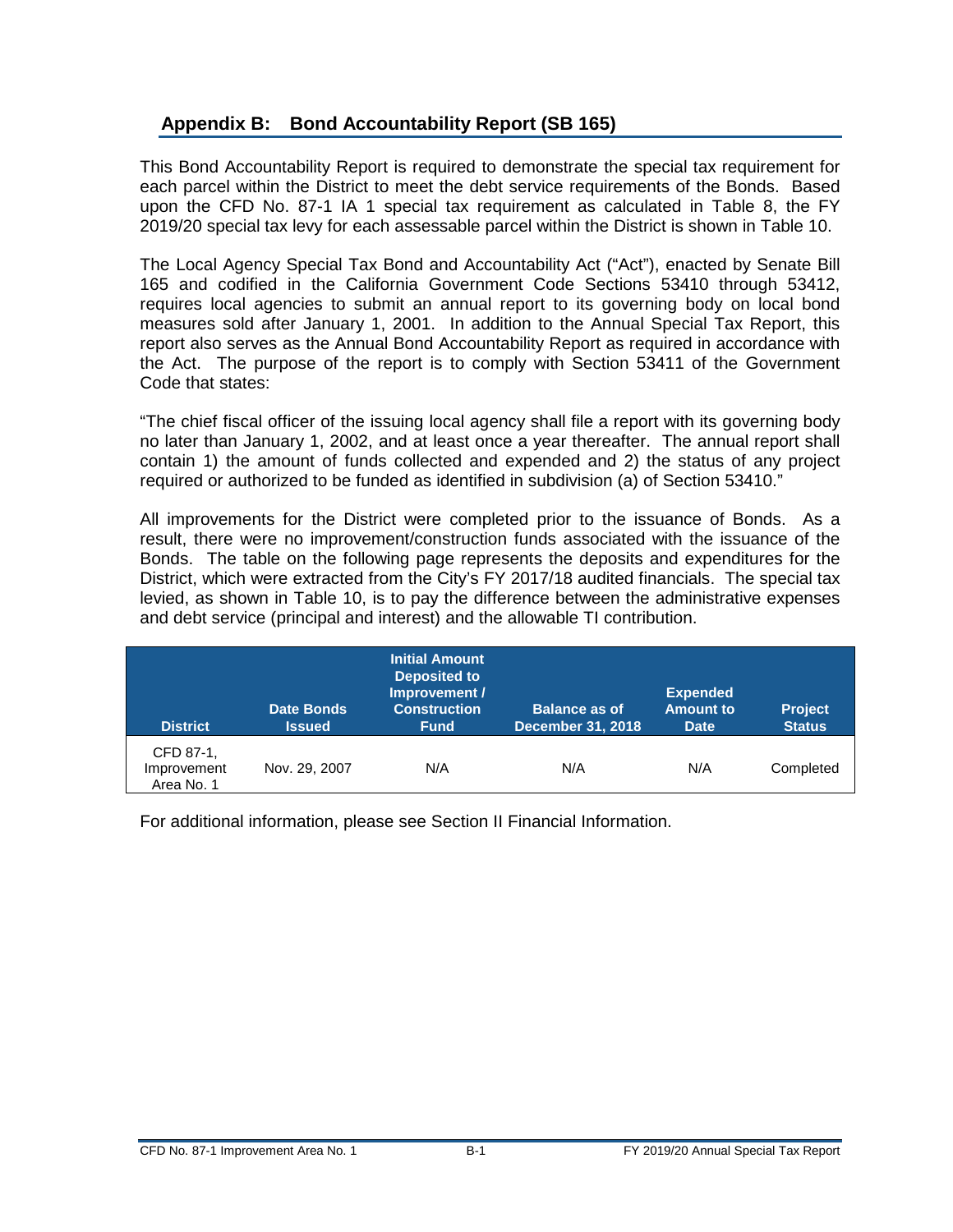# **Trial Balance Listing**



Through 06/30/18 Detail Listing Exclude Rollup Account

| Account            | <b>Account Description</b>                                       | <b>Balance Forward</b> | <b>YTD Debits</b> | <b>YTD Credits</b> | <b>Ending Balance</b> |
|--------------------|------------------------------------------------------------------|------------------------|-------------------|--------------------|-----------------------|
| Fund<br>Department | 4105 - 2007 TOWNGATE IMPR REFUNDING<br>99 - Non-Department       |                        |                   |                    |                       |
| Division           | 99 - Non-departmental                                            |                        |                   |                    |                       |
| Section<br>404000  | 94105 - Non-Dept TOWGATE IMPR SPCL TAX<br><b>Special Taxes</b>   | .00                    | .00               | 115,219.76         | (115,219.76           |
| 460010             | Interest Income - Investments                                    | .00                    | .17               | 5,668.94           | (5,668.77)            |
| 620299             | Professional Svcs - Other                                        | .00                    | 4,950.00          | .00                | 4,950.00              |
| 620320             | Agency Svcs - Cnty                                               | .00                    | 136.83            | .00.               | 136.83                |
| 670314             | <b>Bond Principal</b>                                            | .00                    | 260,000.00        | .00.               | 260,000.00            |
| 670410             | Interest Expense                                                 | .00                    | 93,851.26         | .00.               | 93,851.26             |
| 679010             | Expenditure Close to Bal*                                        | .00                    | 10,851.59         | .00.               | 10,851.59             |
| 692020             | Admin Chrg - Special Dist                                        | .00                    | 29,222.00         | .00.               | 29,222.00             |
| 803705             | Transfers in - from TWNGT IMPV SPCL TAX REF<br>DEBT <sub>S</sub> | .00                    | .00               | .00                | .00                   |
| 804800             | Transfers In - From SUCCESSOR AGENCY<br><b>ADMIN FUND</b>        | .00.                   | .00               | 278,123.15         | (278, 123.15)         |
| 903405             | Transfers to TWNGT IMPV SPCL TAX CAP<br><b>ADMIN</b>             | .00                    | .00               | .00.               | .00                   |
|                    | 94105 - Non-Dept TOWGATE IMPR<br>Section                         | \$0.00                 | \$399,011.85      | \$399,011.85       | \$0.00                |
|                    | Totals<br>Division<br>99 - Non-departmental                      | \$0.00                 | \$399,011.85      | \$399,011.85       | \$0.00                |
|                    | 99 - Non-Department<br>Totals<br>Department                      | \$0.00                 | \$399,011.85      | \$399,011.85       | \$0.00                |

\* Collected for future Debt Service payments.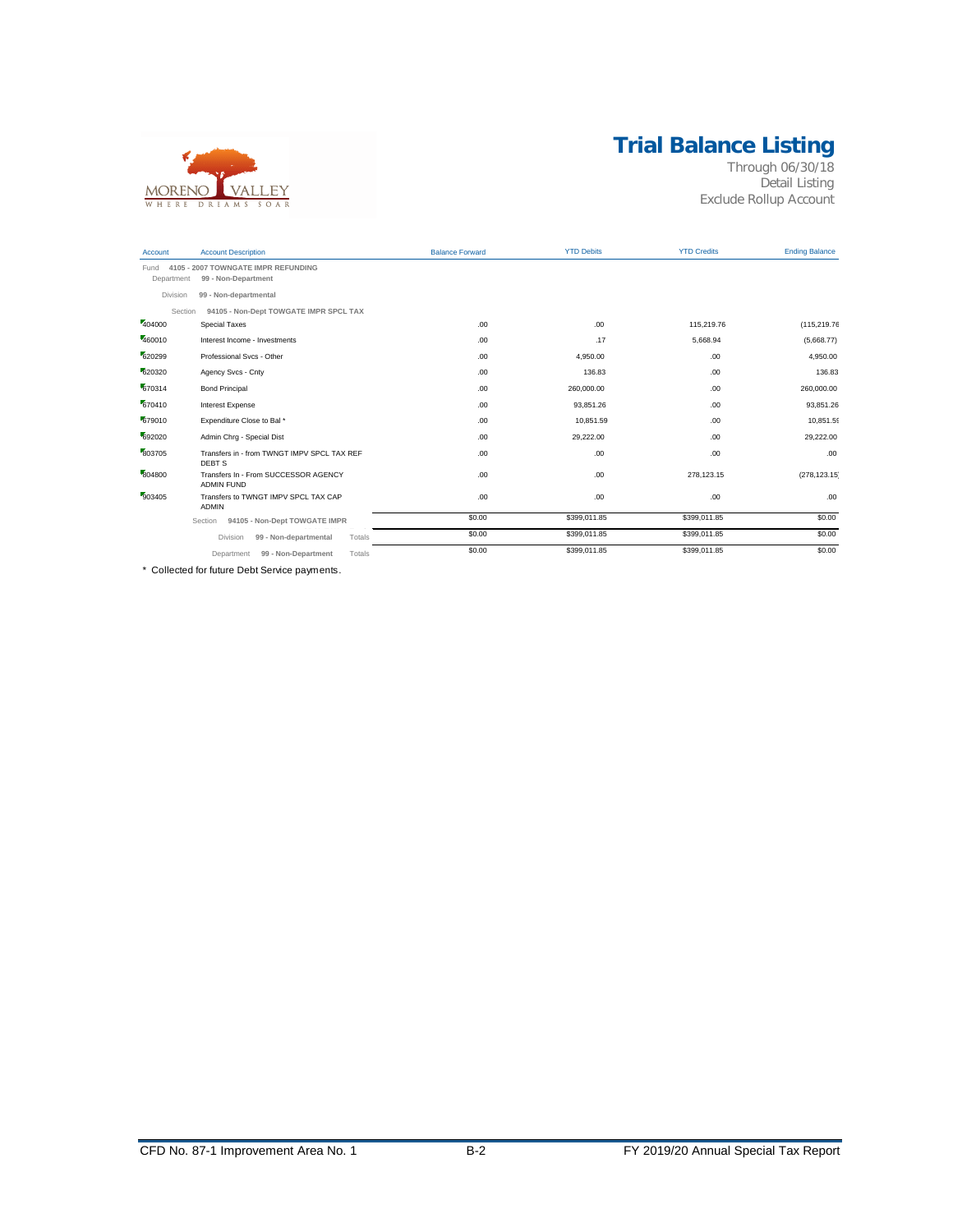#### <span id="page-25-0"></span>**CITY OF MORENO VALLEY COMMUNITY FACILITIES DISTRICT NO. 87-1 (TOWNGATE) IMPROVEMENT AREA NO. 1 SPECIAL TAX REFUNDING BONDS**

Dated Date 29-Nov-07 Last Maturity 01-Oct-23

| <b>Issue Date</b>     | 29-Nov-07                            |                  | First Coupon       | 01-Apr-08                  |                     |                        |
|-----------------------|--------------------------------------|------------------|--------------------|----------------------------|---------------------|------------------------|
| <b>First Maturity</b> | 01-Oct-08                            |                  |                    |                            |                     |                        |
|                       |                                      |                  |                    | <b>Total</b>               | Annual              |                        |
| Date                  | Principal                            | Interest<br>Rate | Interest           | <b>Debt Service</b>        | <b>Debt Service</b> | Principal<br>Remaining |
|                       |                                      |                  |                    |                            |                     |                        |
| 01-Apr-08             | \$                                   |                  | \$<br>60,994.49    | $\mathfrak s$<br>60,994.49 |                     | \$<br>4,075,000        |
| 01-Oct-08             | 220,000                              | 3.750%           | 89,991.88          | 309,991.88                 | ' \$<br>370,986.37  | 3,855,000              |
| 01-Apr-09             |                                      |                  | 85,866.88          | 85,866.88                  |                     | 3,855,000              |
| 01-Oct-09             | 190,000                              | 3.900%           | 85,866.88          | 275,866.88                 | 361,733.76          | 3,665,000              |
| 01-Apr-10             |                                      |                  | 82, 161.88         | 82,161.88                  |                     | 3,665,000              |
| 01-Oct-10             | 195,000                              | 4.050%           | 82, 161.88         | 277,161.88                 | 359,323.76          | 3,470,000              |
| 01-Apr-11             |                                      |                  | 78,213.13          | 78,213.13                  |                     | 3,470,000              |
| 01-Oct-11             | 205,000                              | 4.150%           | 78,213.13          | 283,213.13                 | 361,426.26          | 3,265,000              |
| 01-Apr-12             |                                      |                  | 73,959.38          | 73,959.38                  |                     | 3,265,000              |
| 01-Oct-12             | 210,000                              | 4.000%           | 73,959.38          | 283,959.38                 | 357,918.76          | 3,055,000              |
| 01-Apr-13             |                                      |                  | 69,759.38          | 69,759.38                  |                     | 3,055,000              |
| 01-Oct-13             | 220,000                              | 4.100%           | 69,759.38          | 289,759.38                 | 359,518.76          | 2,835,000              |
| 01-Apr-14             |                                      |                  | 65,249.38          | 65,249.38                  |                     | 2,835,000              |
| 01-Oct-14             | 230,000                              | 4.200%           | 65,249.38          | 295,249.38                 | 360,498.76          | 2,605,000              |
| 01-Apr-15             |                                      |                  | 60,419.38          | 60,419.38                  |                     | 2,605,000              |
| 01-Oct-15             | 240,000                              | 4.250%           | 60,419.38          | 300,419.38                 | 360,838.76          | 2,365,000              |
| 01-Apr-16             |                                      |                  | 55,319.38          | 55,319.38                  |                     | 2,365,000              |
| 01-Oct-16             | 250,000                              | 4.375%           | 55,319.38          | 305,319.38                 | 360,638.76          | 2,115,000              |
| 01-Apr-17             |                                      |                  | 49,850.63          | 49,850.63                  |                     | 2,115,000              |
| 01-Oct-17             | 260,000                              | 4.500%           | 49,850.63          | 309,850.63                 | 359,701.26          | 1,855,000              |
| 01-Apr-18             |                                      |                  | 44,000.63          | 44,000.63                  |                     | 1,855,000              |
| 01-Oct-18             | 275,000                              | 4.600%           | 44,000.63          | 319,000.63                 | 363,001.26          | 1,580,000              |
| 01-Apr-19             |                                      |                  | 37,675.63          | 37,675.63                  |                     | 1,580,000              |
| 01-Oct-19             | 290,000                              | 4.700%           | 37,675.63          | 327,675.63                 | 365,351.26          | 1,290,000              |
| 01-Apr-20             |                                      |                  | 30,860.63          | 30,860.63                  |                     | 1,290,000              |
| 01-Oct-20             | 300,000                              | 4.700%           | 30,860.63          | 330,860.63                 | 361,721.26          | 990,000                |
| 01-Apr-21             |                                      |                  | 23,810.63          | 23,810.63                  |                     | 990,000                |
| 01-Oct-21             | 315,000                              | 4.750%           | 23,810.63          | 338,810.63                 | 362,621.26          | 675,000                |
| 01-Apr-22             |                                      |                  | 16,329.38          | 16,329.38                  |                     | 675,000                |
| 01-Oct-22             | 330,000                              | 4.800%           | 16,329.38          | 346,329.38                 | 362,658.76          | 345,000                |
| 01-Apr-23             |                                      |                  | 8,409.38           | 8,409.38                   |                     | 345,000                |
| 01-Oct-23             | 345,000                              | 4.875%           | 8,409.38           | 353,409.38                 | 361,818.76          |                        |
| <b>Total</b>          | $\overline{\mathbf{S}}$<br>4,075,000 |                  | \$<br>1,714,757.77 | \$<br>5,789,757.77         | \$<br>5,789,757.77  |                        |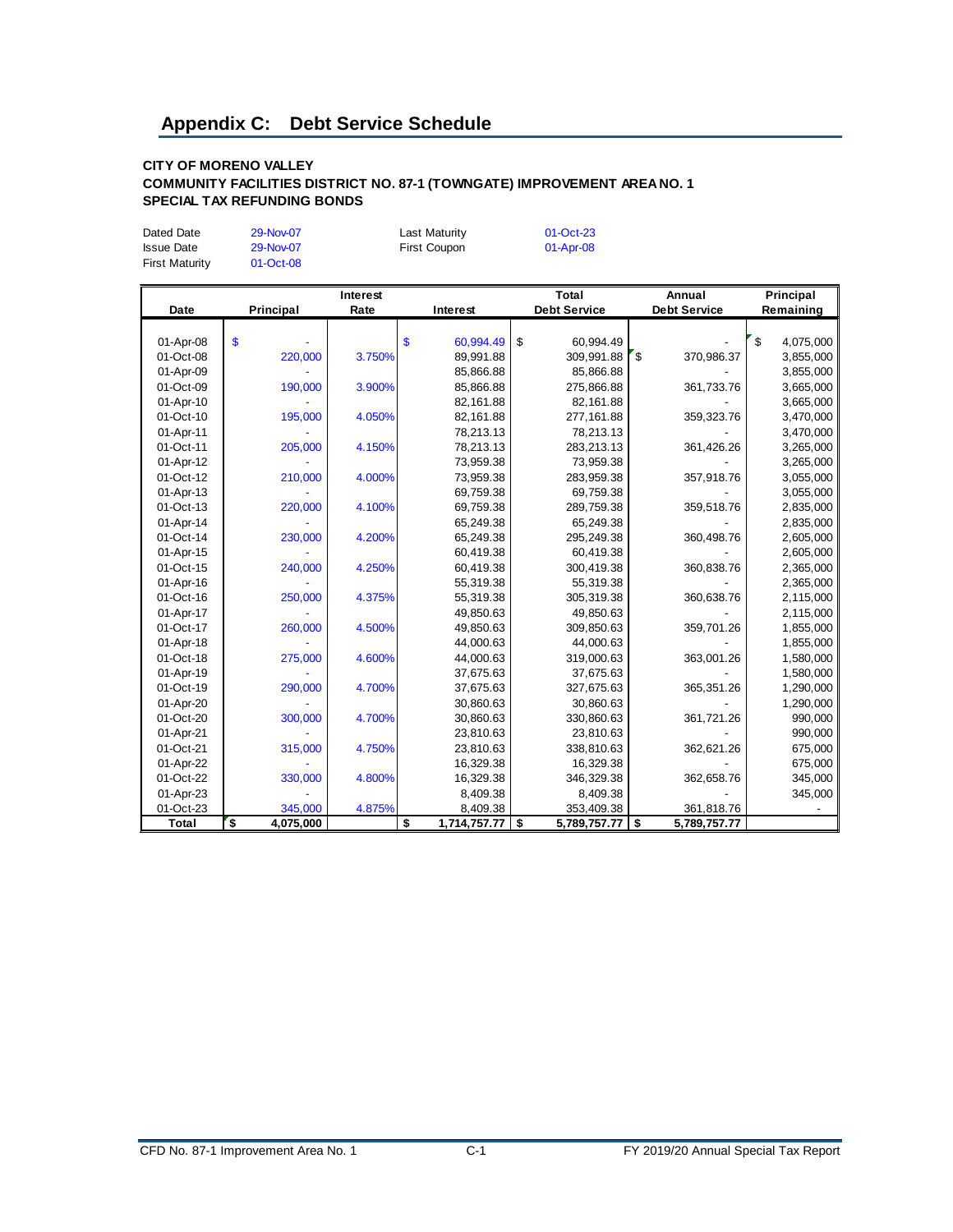<span id="page-26-0"></span>